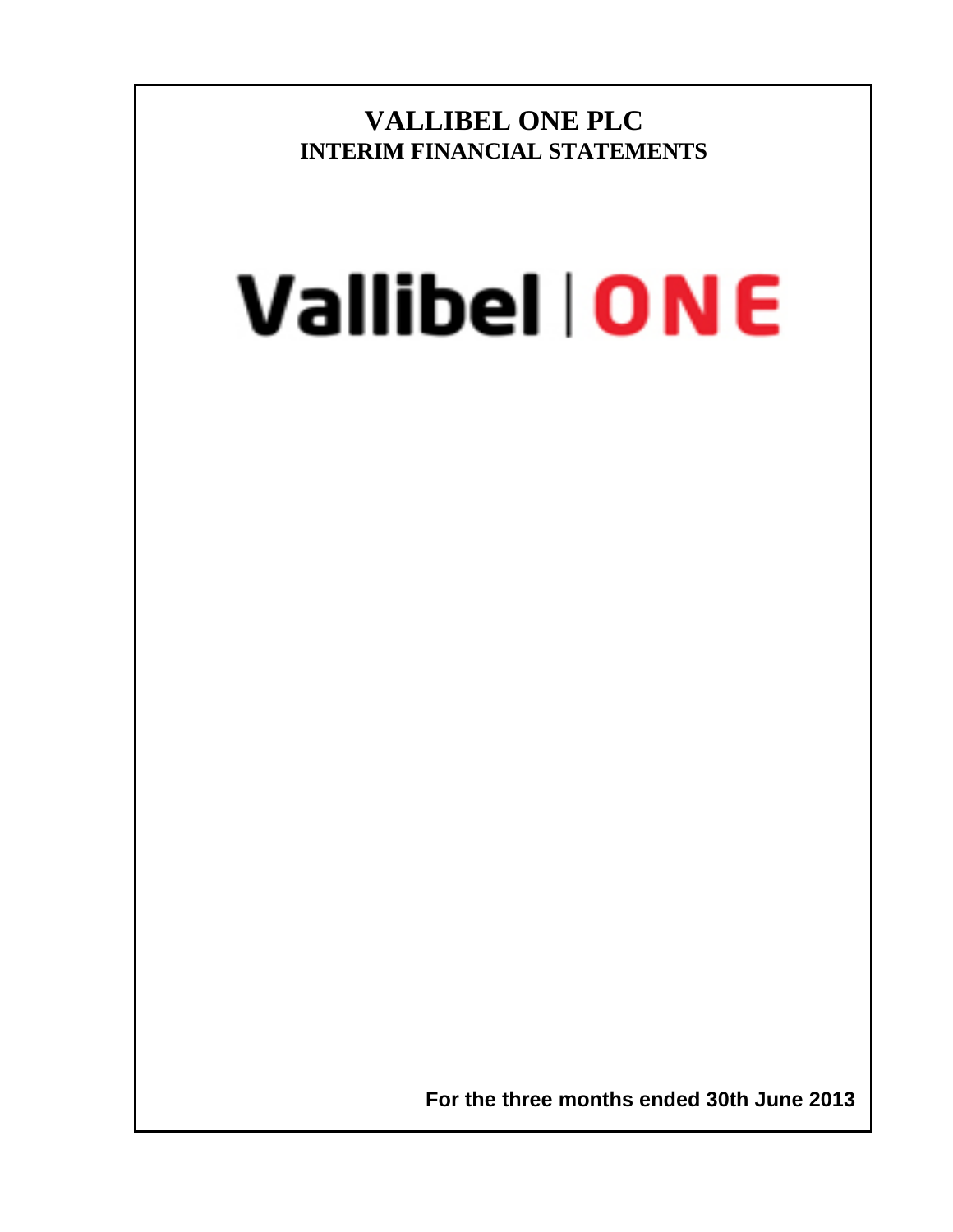|                                                                                          |                              | Company                      |                              |                       |                              | Group                        |                       |                              |
|------------------------------------------------------------------------------------------|------------------------------|------------------------------|------------------------------|-----------------------|------------------------------|------------------------------|-----------------------|------------------------------|
| As at                                                                                    | 30.06.2013<br><b>Rs.'000</b> | 31.03.2013<br><b>Rs.'000</b> | 31.03.2012<br><b>Rs.'000</b> | 01.04.2011<br>Rs.'000 | 30.06.2013<br><b>Rs.'000</b> | 31.03.2013<br><b>Rs.'000</b> | 31.03.2012<br>Rs.'000 | 01.04.2011<br><b>Rs.'000</b> |
| <b>ASSETS</b>                                                                            |                              |                              |                              |                       |                              |                              |                       |                              |
| Cash and Bank                                                                            | 13,549                       | 5,212                        | 16,838                       | 19,038                | 2,950,986                    | 4,970,491                    | 3,120,837             | 1,715,149                    |
| Fair Value Through P&L - Financial Assets                                                | 351,852                      | 210,329                      | 88,495                       |                       | 468,828                      | 580,632                      | 1,072,355             | 2,346,691                    |
| <b>Short Term Investments</b>                                                            | 1,700,901                    | 1,728,000                    | 2,298,000                    | 4,417,811             | 587,901                      | 615,000                      | 513,000               | 1,417,811                    |
| Loans and Receivables                                                                    |                              |                              |                              |                       | 17,350,294                   | 16,520,092                   | 12,771,108            | 7,509,622                    |
| Lease Rentals receivables and Stock out on hire                                          |                              |                              |                              | ÷                     | 28,513,745                   | 28,260,005                   | 23,671,834            | 16,087,910                   |
| Available for Sales - Financial Assets                                                   | 1.266,450                    | 1.232.083                    | 877,530                      |                       | 1.807.193                    | 1.899.176                    | 1.195.657             | 511.012                      |
| <b>Other Financial Assets</b>                                                            |                              |                              |                              |                       | 4,536,389                    | 1,487,399                    | 1,019,834             | 767,842                      |
| Trade and Other Receivables                                                              | 191,596                      | 123,331                      | 75,301                       | 73,622                | 6,396,023                    | 4,061,330                    | 3,338,709             | 399,250                      |
| Other Non Financial Assets                                                               |                              |                              |                              |                       | 1,989,190                    | 1,759,796                    | 1,497,505             | 1,470,541                    |
| Investments in Subsidiaries                                                              | 17,118,514                   | 17,118,514                   | 17,316,095                   | 14,822,125            |                              |                              |                       |                              |
| <b>Investment in Associates</b>                                                          | 7.304.772                    | 7,304,772                    | 7,243,518                    | 7,190,395             | 7.758,403                    | 7.738.469                    | 7,133,662             | 6,898,982                    |
| <b>Amounts Due From Related Parties</b>                                                  | 164,133                      | 146,635                      | 88,023                       | 25,434                | 18,645                       | 21,007                       |                       |                              |
| Deferred Tax Assets<br>Income Tax Recoverable                                            |                              |                              | $\sim$                       | 23,264                | 244,512                      | 221,214<br>49,102            | 117,779               | 23.264                       |
| Inventories                                                                              | 7,809                        | 8,155                        | 7,175<br>÷,                  | 1,247                 | 67,606<br>9,174,636          | 4,939,039                    | 41,393                | 2,185                        |
| Investment property                                                                      |                              |                              |                              |                       | 324,294                      |                              | 4,446,540             | 1,380,703                    |
| <b>Intangible Assets</b>                                                                 |                              |                              |                              |                       | 12,476,193                   | 12,181,908                   | 12,174,740            | 11,297,232                   |
| Property, Plant and Equipment                                                            | 39,779                       | 40,860                       | 43,805                       | 28,883                | 20,996,161                   | 11,814,448                   | 10,542,533            | 5,233,280                    |
|                                                                                          |                              |                              |                              |                       |                              |                              |                       |                              |
| <b>Total Assets</b>                                                                      | 28,159,355                   | 27,917,891                   | 28,054,780                   | 26,601,820            | 115,660,998                  | 97,119,106                   | 82,657,487            | 57,061,474                   |
| <b>LIABILITIES</b>                                                                       |                              |                              |                              |                       |                              |                              |                       |                              |
| Due to Banks                                                                             | 408                          | 5,609                        |                              |                       | 6.928.882                    | 8.295.497                    | 10,993,151            | 4,325,253                    |
| Due to Customers                                                                         |                              |                              | $\overline{a}$               | $\sim$                | 40,124,367                   | 37,591,184                   | 25,339,595            | 17,262,041                   |
| Interest Bearing Loans and Borrowings                                                    |                              |                              |                              |                       | 18,508,651                   | 9,394,045                    | 7,623,701             | 2,412,603                    |
| Trade and Other Payables                                                                 | 244,422                      | 236,854                      | 488,277                      | 8,646                 | 5,446,887                    | 3,921,286                    | 2,948,683             | 574,578                      |
| Other Financial Liabilities                                                              |                              |                              |                              | ٠                     | 542,496                      |                              |                       |                              |
| Other Non Financial Liabilities                                                          |                              |                              |                              |                       | 791,079                      | 895,580                      | 887,400               | 701,141                      |
| Amounts Due To Related Parties                                                           | 25                           | 25                           | 47                           | 22,114                | 1,398                        | 1,039                        | 25                    | 21,447                       |
| Dividend Payable                                                                         |                              | 1,607                        |                              |                       | 26,937                       | 32,790                       | 26,675                | 15,826                       |
| Capital Grants                                                                           |                              |                              |                              | $\overline{a}$        | 118,858                      |                              |                       |                              |
| <b>Employee Benefit Liabilities</b>                                                      | 1.763                        | 1.763                        | 1.720                        |                       | 964.059                      | 376,222                      | 333.115               | 134.658                      |
| <b>Income Tax Liabilities</b>                                                            | 33,160                       | 25,233                       | 8,404                        |                       | 154,245                      | 192,809                      | 270,579               | 335,545                      |
| Deferred Tax Liabilities                                                                 | 2,633                        | 2,829                        | 2,162                        |                       | 520,908                      | 71,852                       | 98,695                | 81,233                       |
| <b>Total Liabilities</b>                                                                 | 282,411                      | 273,920                      | 500,610                      | 30.760                | 74,128,768                   | 60,772,306                   | 48,521,620            | 25,864,326                   |
|                                                                                          |                              |                              |                              |                       |                              |                              |                       |                              |
| <b>Shareholders' Funds</b><br><b>Equity Attributable to Equity Holders of the Parent</b> |                              |                              |                              |                       |                              |                              |                       |                              |
| <b>Stated Capital</b>                                                                    | 27,163,984                   | 27,163,984                   | 27,163,984                   | 26,631,187            | 27,163,984                   | 27,163,984                   | 27,163,984            | 26,631,187                   |
| Reserves                                                                                 | 712,961                      | 479,988                      | 390,187                      | (60, 127)             | 3,816,145                    | 3,498,715                    | 1,814,624             | 600,884                      |
|                                                                                          | 27,876,944                   | 27,643,972                   | 27,554,171                   | 26,571,060            | 30,980,129                   | 30,662,699                   | 28,978,607            | 27,232,071                   |
| <b>Non Controlling Interest</b>                                                          |                              |                              |                              |                       | 10,552,102                   | 5,684,101                    | 5,157,259             | 3,965,077                    |
| <b>Total Equity</b>                                                                      | 27,876,944                   | 27,643,972                   | 27,554,171                   | 26,571,060            | 41,532,230                   | 36,346,800                   | 34,135,867            | 31,197,149                   |
|                                                                                          |                              |                              |                              |                       |                              |                              |                       |                              |
| <b>Total Equity and Liabilities</b>                                                      | 28,159,355                   | 27,917,891                   | 28,054,780                   | 26,601,820            | 115,660,998                  | 97.119.106                   | 82,657,487            | 57,061,474                   |
|                                                                                          |                              |                              |                              |                       |                              |                              |                       |                              |
| Net Asset Per Share (Rs.)                                                                | 25.66                        | 25.44                        | 25.36                        | 24.94                 | 28.51                        | 28.22                        | 26.67                 | 25.56                        |
|                                                                                          |                              |                              |                              |                       |                              |                              |                       |                              |

#### **VALLIBEL ONE PLC** STATEMENT OF FINANCIAL POSITION

These Financial Statements are in Compliance with the requirements of Companies Act No. 07 of 2007.

 $(Sgd.)$ ………………………

Chief Financial Officer

The Board of Directors is responsible for the preparation and presentation of these Financial Statements signed for and on behalf of the board by.

(Sgd.) (Sgd.)

**Director** Director **Director** 

…………………………… ……………………………

August 15, 2013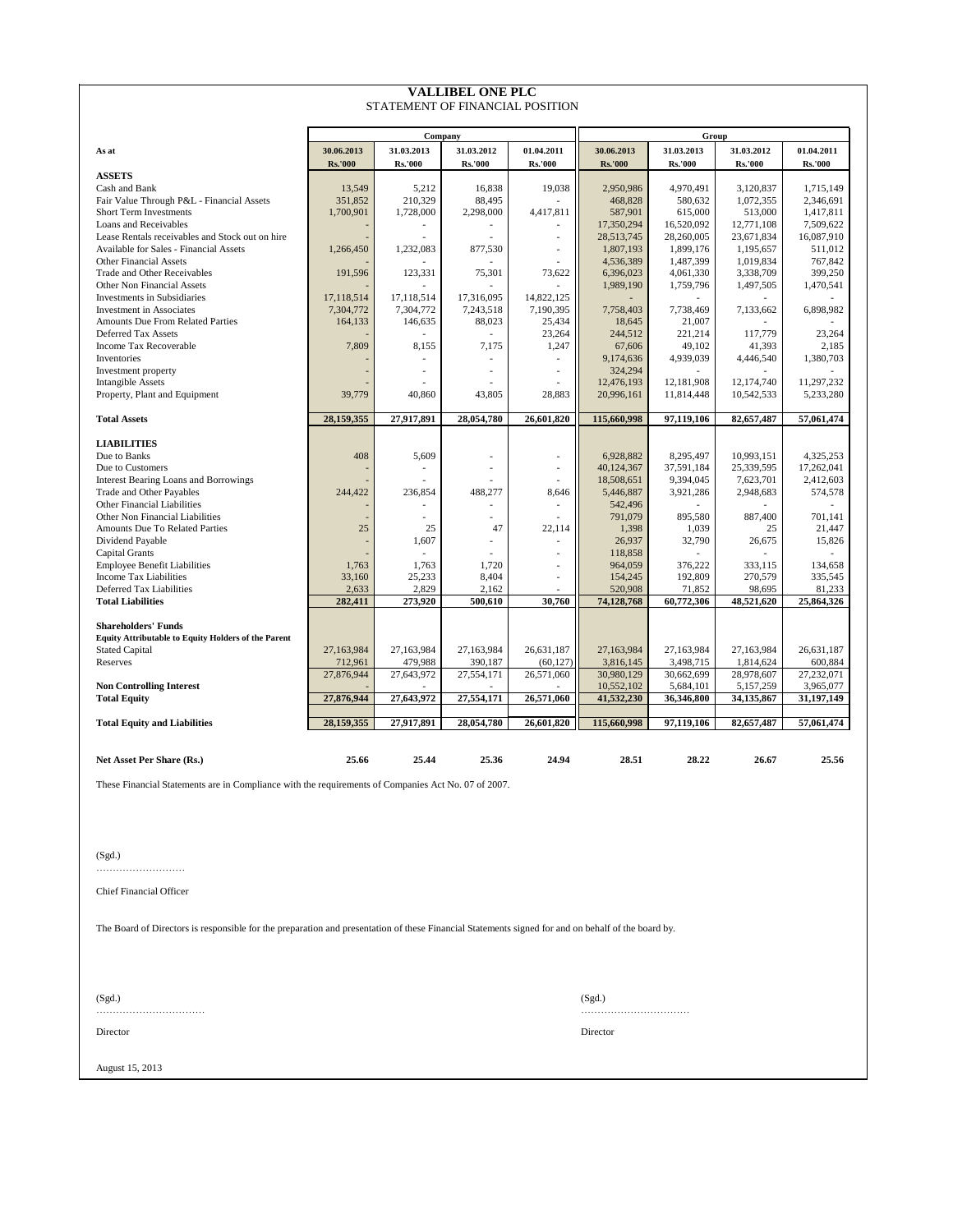| STATEMENT OF INCOME                                                             |                          |                     |                 |                                |                               |                       |  |  |  |  |
|---------------------------------------------------------------------------------|--------------------------|---------------------|-----------------|--------------------------------|-------------------------------|-----------------------|--|--|--|--|
|                                                                                 |                          | Company             |                 |                                | Group                         |                       |  |  |  |  |
| For the period ended 30th June                                                  | Quarter<br>2013          | 2012                | <b>Variance</b> | Quarter<br>2013                |                               | <b>Variance</b>       |  |  |  |  |
|                                                                                 | <b>Rs.'000</b>           | <b>Rs.'000</b>      | $\frac{6}{6}$   | <b>Rs.'000</b>                 | 2012<br><b>Rs.'000</b>        | $\frac{0}{0}$         |  |  |  |  |
| Revenue                                                                         | $\overline{\phantom{a}}$ | ÷,                  |                 | 9,256,520                      | 7,265,109                     | 27                    |  |  |  |  |
| <b>Cost of Sales</b>                                                            |                          | L,                  | L.              | (6,923,270)                    | (4,991,448)                   | 39                    |  |  |  |  |
| <b>Gross Profit</b>                                                             | $\overline{\phantom{a}}$ | ÷,                  | ÷.              | 2,333,251                      | 2,273,661                     | 3                     |  |  |  |  |
| Dividend Income                                                                 | 133,419                  | 95,616              | 40              | 1,188                          |                               | 100                   |  |  |  |  |
| Other Operating Income                                                          |                          |                     |                 | 182,146                        | 73,294                        | 149                   |  |  |  |  |
| <b>Administrative Expenses</b>                                                  | (17, 479)                | (16,990)            | 3               | (760, 689)                     | (640, 981)                    | 19                    |  |  |  |  |
| <b>Distribution Expenses</b>                                                    |                          | $\overline{a}$      |                 | (492, 014)                     | (375, 899)                    | 31                    |  |  |  |  |
| Other Operating Expenses                                                        |                          |                     |                 | (745, 228)                     | (486, 923)                    | 53                    |  |  |  |  |
| <b>Results from Operating activities</b>                                        | 115,940                  | 78,625              | 47              | 518,655                        | 843,153                       | (38)                  |  |  |  |  |
| Finance Cost<br>Finance Income                                                  | (6, 633)<br>88,069       | (22, 161)<br>69,274 | (70)<br>27      | (489, 245)<br>80,570           | (402, 535)<br>128,403         | 22<br>(37)            |  |  |  |  |
| Net Finance Income / (cost)                                                     | 81,435                   | 47,113              | 73              | (408, 675)                     | (274, 132)                    | 49                    |  |  |  |  |
| Provision for fall in value of Investments                                      | 21,523                   | (10, 524)           | (305)           | 20,788                         | (10,524)                      | (298)                 |  |  |  |  |
| Share of results of equity accounted Investees                                  |                          |                     | L,              | 97,207                         | 185,381                       | (48)                  |  |  |  |  |
| <b>Profit Before Value Added Tax</b>                                            | 218,898                  | 115,214             | 90              | 227,976                        | 743,878                       | (69)                  |  |  |  |  |
| Value Added Tax on Financial Services                                           |                          |                     |                 | (25,064)                       | (41,291)                      | (39)                  |  |  |  |  |
| <b>Profit Before Tax</b>                                                        | 218,898                  | 115,214             | 90              | 202,911                        | 702,587                       | (71)                  |  |  |  |  |
| Income Tax Expense                                                              | (19, 558)                | (14,760)            | 33              | (127, 256)                     | (219, 205)                    | (42)                  |  |  |  |  |
| <b>Profit for the Period</b>                                                    | 199,340                  | 100,454             | 98              | 75,655                         | 483,382                       | (84)                  |  |  |  |  |
| Attributable to:<br>Equity holders of the Parent<br>Non - Controlling Interests | 199,340<br>199,340       | 100,454<br>100,454  | 98<br>98        | 146,283<br>(70, 627)<br>75,656 | 368,431<br>114,950<br>483,382 | (60)<br>(161)<br>(84) |  |  |  |  |
|                                                                                 |                          |                     |                 |                                |                               |                       |  |  |  |  |
| Earnings Per Share (Rs.)                                                        | 0.18                     | 0.09                |                 | 0.07                           | 0.44                          |                       |  |  |  |  |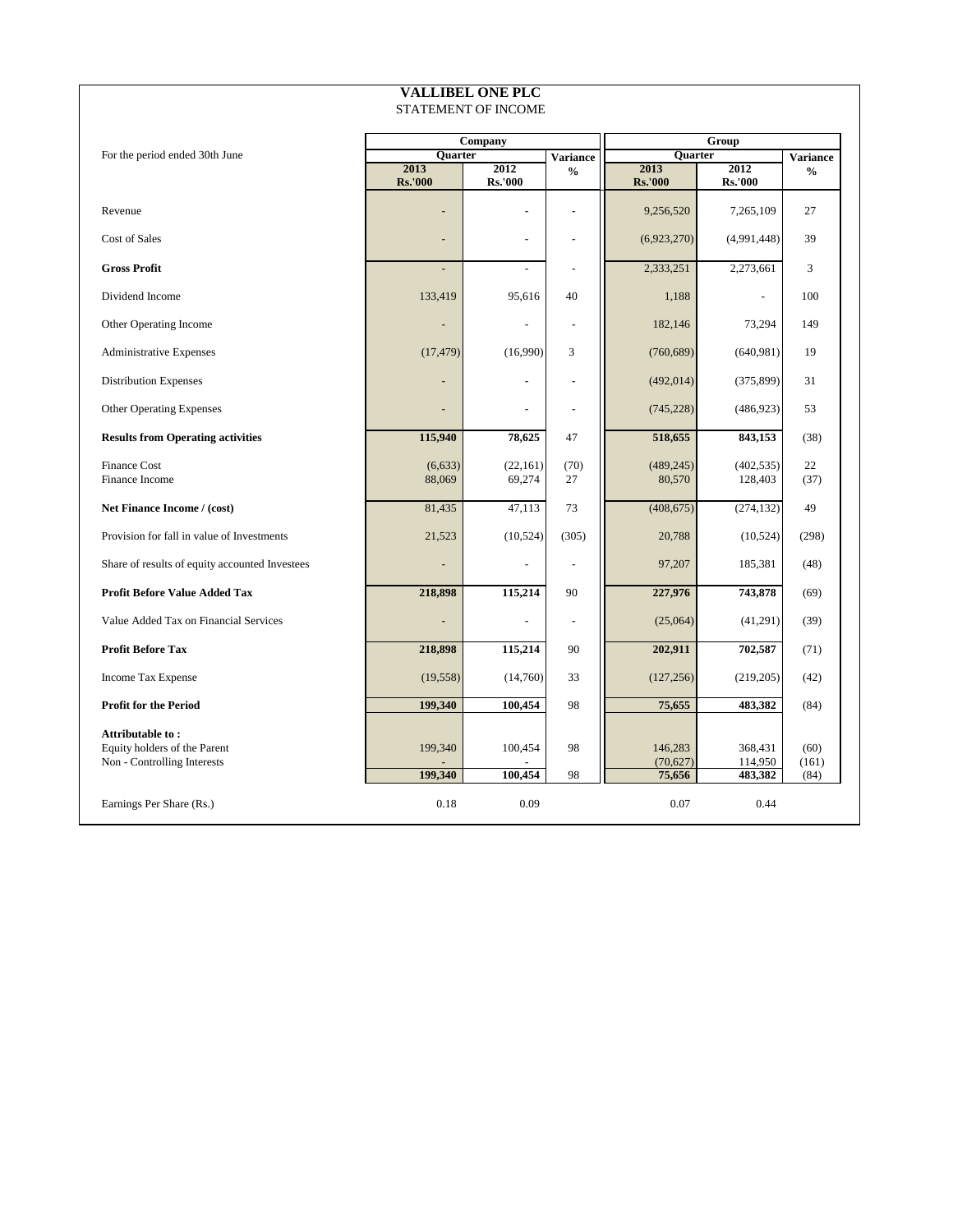|                                                                                                            | <b>VALLIBEL ONE PLC</b>          |        |                |                 |                      |                      |                       |
|------------------------------------------------------------------------------------------------------------|----------------------------------|--------|----------------|-----------------|----------------------|----------------------|-----------------------|
|                                                                                                            | STATEMENT OF COMREHENSIVE INCOME |        |                |                 |                      |                      |                       |
|                                                                                                            |                                  |        | Company        |                 |                      | Group                |                       |
| For the period ended 30th June                                                                             |                                  |        | <b>Ouarter</b> | <b>Variance</b> |                      | <b>Ouarter</b>       | <b>Variance</b>       |
|                                                                                                            | 2013                             |        | 2012           | $\frac{0}{0}$   | 2013                 | 2012                 | $\frac{0}{0}$         |
| <b>Other Comprehensive Income</b>                                                                          | <b>Rs.'000</b>                   |        | <b>Rs.'000</b> |                 | <b>Rs.'000</b>       | <b>Rs.'000</b>       |                       |
| <b>Profit for the Period</b>                                                                               | 199,340                          |        | 100,454        | 98              | 75,655               | 483,382              | (84)                  |
| Share of other comprehensive income of equity accounted<br>investees<br>Income tax effect                  |                                  |        |                |                 | 64,122               | 95,664               | (33)                  |
| Net Gain/(Loss) on Available for sale Financial Assets<br>Income tax effect                                |                                  | 33,632 | (98, 642)      | (134)           | 53,598<br>(5, 442)   | (93,097)<br>(1,308)  | (158)<br>316          |
| Revaluation of Land & Building<br>Income tax effect                                                        |                                  |        |                |                 |                      | 242,422<br>(25, 534) | (100)<br>(100)        |
| Exchange difference on translation of foreign operations                                                   |                                  |        |                |                 | 37,113               | 43,603               | (15)                  |
| Other Comprehensive Income for the period, net of tax                                                      |                                  | 33,632 | (98, 642)      | (134)           | 149.391              | 261,750              | (43)                  |
| Total Comprehensive Income for the period, net of tax                                                      | 232,972                          |        | 1,812          | 12758           | 225,046              | 745,131              | (70)                  |
| Total Comprehensive income attributable to:<br>Equity holders of the Parent<br>Non - Controlling Interests | 232,972                          |        | 1,812          | 12758           | 272,179<br>(47, 131) | 500,771<br>244,520   | (46)<br>(119)<br>(70) |
|                                                                                                            | 232,972                          |        | 1,812          | 12758           | 225,048              | 745,291              |                       |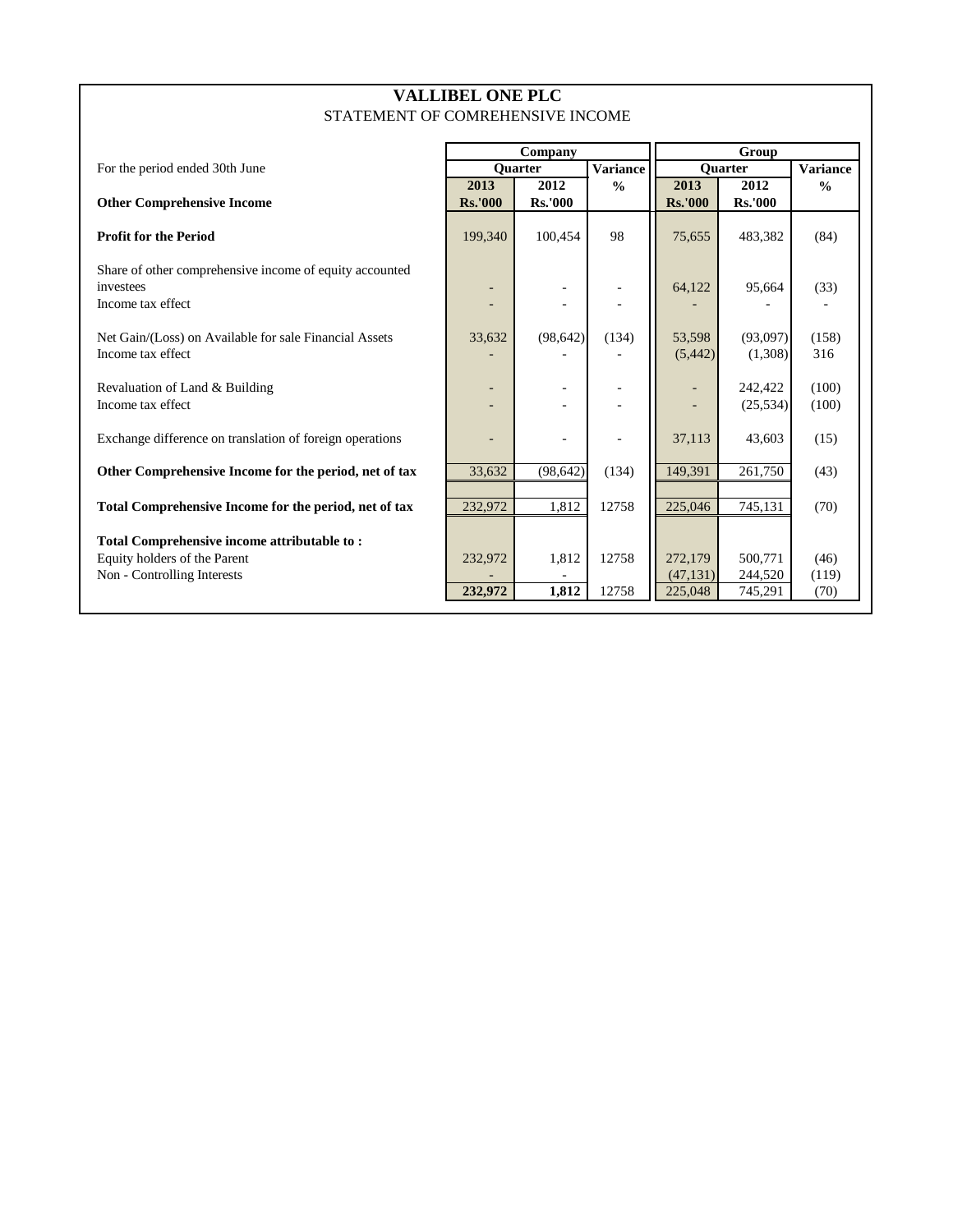# **VALLIBEL ONE PLC** STATEMENT OF CHANGES IN EQUITY- COMPANY

| For the Period ended 30th June                                                               | <b>Stated Capital</b><br><b>Rs.'000</b> | <b>Available for Sale</b><br><b>Reserve</b><br><b>Rs.'000</b> | <b>Retained</b><br>Earnings/ (Losses)<br><b>Rs.'000</b> | <b>Total</b><br><b>Rs.'000</b> |
|----------------------------------------------------------------------------------------------|-----------------------------------------|---------------------------------------------------------------|---------------------------------------------------------|--------------------------------|
| Balance as at 01 April 2012                                                                  | 27,163,984                              | (21,604)                                                      | 411,791                                                 | 27,554,171                     |
| Profit for the period                                                                        |                                         |                                                               | 100,454                                                 | 100,454                        |
| <b>Other Comprehensive Income</b><br>Net gain or loss on available for sale financial assets |                                         | (98, 642)                                                     |                                                         | (98, 642)                      |
| <b>Total Other Comprehesive income</b>                                                       | ٠                                       | (98, 642)                                                     |                                                         | (98, 642)                      |
| Balance as at 30 June 2012                                                                   | 27,163,984                              | (120, 246)                                                    | 512,245                                                 | 27,555,983                     |
| Balance as at 01 April 2013                                                                  | 27,163,984                              | (202, 472)                                                    | 682,460                                                 | 27,643,972                     |
| Profit for the period                                                                        |                                         |                                                               | 199,340                                                 | 199,340                        |
| <b>Other Comprehensive Income</b><br>Net gain or loss on available for sale financial assets |                                         | 33,632                                                        |                                                         | 33,632                         |
| <b>Total Other Comprehesive income</b>                                                       |                                         | 33,632                                                        |                                                         | 33,632                         |
| Balance as at 30 June 2013                                                                   | 27,163,984                              | (168, 840)                                                    | 881,800                                                 | 27,876,944                     |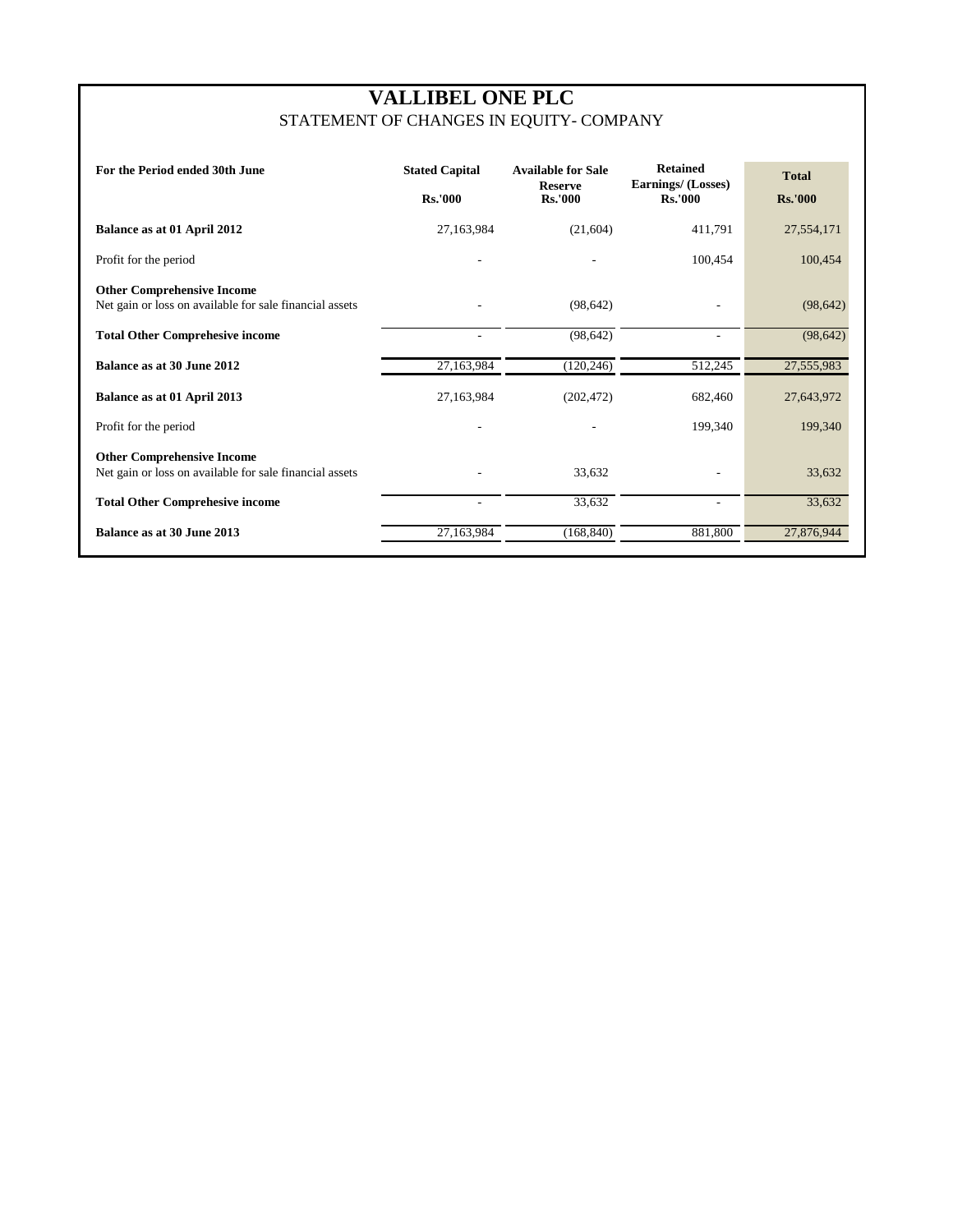#### STATEMENT OF CHANGES IN EQUITY- GROUP

| For the Period ended 30th June Rs.'000                            | <b>Stated</b> | <b>Treasury</b> |         | <b>Capital Reserves</b> |                      | <b>Other Component of Equity</b>        |                    | <b>Revenue Reserve</b> |                          | <b>Shareholder's Fund</b> | <b>Non Controlling</b> | <b>Total</b> |
|-------------------------------------------------------------------|---------------|-----------------|---------|-------------------------|----------------------|-----------------------------------------|--------------------|------------------------|--------------------------|---------------------------|------------------------|--------------|
|                                                                   | Capital       | <b>Shares</b>   | Reserve | Investment              | <b>Available for</b> | <b>Foreign Currency</b>                 | <b>Revaluation</b> | General<br>Reserve     | Retained                 |                           | <b>Interest</b>        | Equity       |
|                                                                   |               |                 | Fund    | <b>Fund Reserve</b>     |                      | <b>Sale Reserve Translation Reserve</b> | <b>Reserve</b>     |                        | <b>Earnings</b>          |                           |                        |              |
| Balance as at 01st April 2012                                     | 27,163,984    | (66,372)        | 237,111 | 109,614                 | (35, 853)            | 166,411                                 |                    | 50,665                 | 1,353,047                | 28,978,607                | 5,157,259              | 34,135,867   |
| Profit for the period                                             |               |                 |         |                         |                      |                                         |                    |                        | 368,431                  | 368,431                   | 114,950                | 483,382      |
| <b>Other Comprehensive Income</b>                                 |               |                 |         |                         |                      |                                         |                    |                        |                          |                           |                        |              |
| Share of other comprehensive income of equity accounted investees |               |                 |         |                         | 95,664               |                                         |                    |                        |                          | 95,664                    |                        | 95,664       |
| Exchange difference on translation of foreign operations          |               |                 |         |                         | $\sim$               | 21,801                                  |                    |                        |                          | 21,801                    | 21,801                 | 43,603       |
| Net Gain/(Loss) on Available for sale financial Assets            |               |                 |         | $\sim$                  | (95,920)             | $\sim$                                  | ×.                 |                        |                          | (95,920)                  | 1,515                  | (94, 405)    |
| Revaluation of Land & Buildings                                   |               |                 |         | $\sim$                  | $\sim$               | $\sim$                                  | 110.635            |                        | ٠                        | 110,635                   | 106.254                | 216,888      |
| <b>Total other Comprehensive Income</b>                           |               |                 |         |                         | (256)                | 21,801                                  | 110,635            |                        |                          | 132,180                   | 129,570                | 261,750      |
| Non controlling interest arising on business combinations         |               |                 |         |                         |                      |                                         |                    |                        |                          |                           | 240,700                | 240,700      |
| Transfers                                                         |               |                 | 48,137  | 32,343                  |                      |                                         |                    |                        | (80, 479)                |                           | $\sim$                 | $\sim$       |
| Balance as at 30th June 2012                                      | 27,163,984    | (66,372)        | 285,248 | 141,957                 | (36, 109)            | 188,212                                 | 110.635            | 50,665                 | 1,640,999                | 29,479,218                | 5,642,479              | 35,121,698   |
| Balance as at 01st April 2013                                     | 27,163,984    | (66,372)        | 455,904 | 263,175                 | (213,680)            | 155,398                                 | 81,962             | 50,179                 | 2,772,148                | 30,662,699                | 5,684,101              | 36,346,800   |
| Profit for the Period                                             |               |                 |         |                         |                      |                                         |                    |                        | 146,283                  | 146,283                   | (70,627)               | 75,656       |
| <b>Other Comprehensive Income</b>                                 |               |                 |         |                         |                      |                                         |                    |                        |                          |                           |                        |              |
| Share of other comprehensive income of equity accounted investees |               |                 |         |                         | 64,122               | $\sim$                                  |                    |                        |                          | 64,122                    |                        | 64,122       |
| Exchange difference on translation of foreign operations          |               |                 |         | $\sim$                  | <b>1999</b>          | 18,556                                  |                    |                        |                          | 18,556                    | 18,556                 | 37,113       |
| Net Gain/(Loss) on Available for sale financial Assets            |               |                 |         | $\sim$                  | 43,217               | ×.                                      |                    |                        | <b>COL</b>               | 43,217                    | 4.939                  | 48,156       |
| <b>Total other Comprehensive Income</b>                           |               |                 |         |                         | 107,339              | 18,556                                  |                    |                        |                          | 125,896                   | 23,496                 | 149,391      |
| <b>Transfers</b>                                                  |               |                 | 45.603  | 73,264                  |                      |                                         |                    |                        | (118, 868)               |                           | $\sim$                 | $\sim$       |
| Non Controling Interest arising on business combilnation          |               |                 |         |                         |                      |                                         |                    |                        | $\overline{\phantom{a}}$ | ×.                        | 5,152,540              | 5,152,540    |
| Effect on changes in holding                                      |               |                 |         |                         |                      |                                         |                    |                        | 45,251                   | 45,251                    | (224, 266)             | (179, 015)   |
| Dividend Paid                                                     |               |                 |         |                         |                      |                                         |                    |                        |                          | ×.                        | (13, 143)              | (13, 143)    |
| Balance as at 30th June 2013                                      | 27,163,984    | (66.372)        | 501,507 | 336,440                 | (106.341)            | 173,955                                 | 81.962             | 50.179                 | 2.844.815                | 30,980,129                | 10.552.102             | 41,532,230   |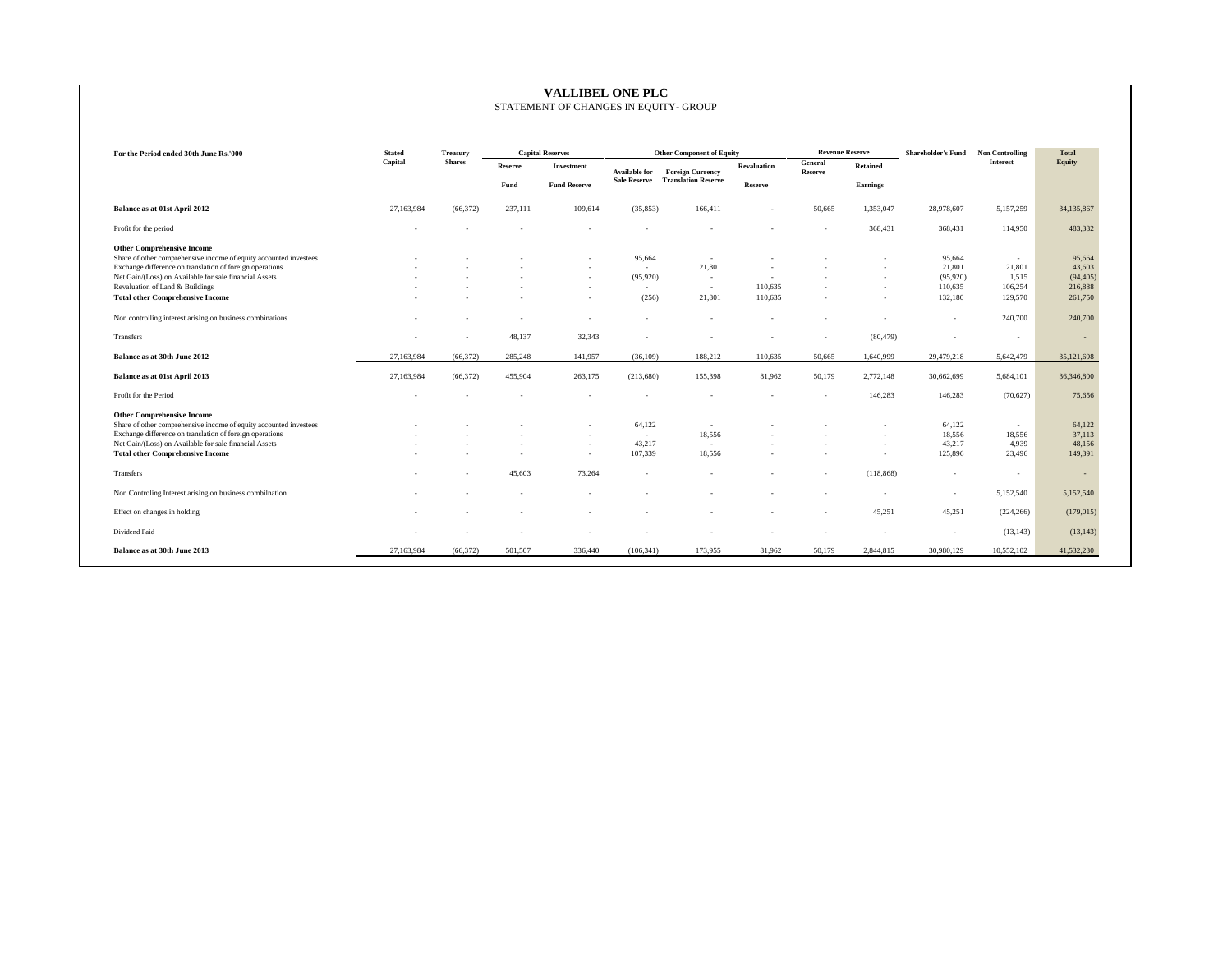|                                                                                                                      | <b>VALLIBEL ONE PLC</b><br><b>CASH FLOW STATEMENT</b> |                |                       |                     |
|----------------------------------------------------------------------------------------------------------------------|-------------------------------------------------------|----------------|-----------------------|---------------------|
|                                                                                                                      | Company                                               |                | Group                 |                     |
| For the Period ended                                                                                                 | 30.06.2013                                            | 30.06.2012     | 30.06.2013            | 30.06.2012          |
| <b>CASH FLOWS FROM OPERATING ACTIVITIES</b>                                                                          | <b>Rs.'000</b>                                        | <b>Rs.'000</b> | <b>Rs.'000</b>        | <b>Rs.'000</b>      |
|                                                                                                                      |                                                       |                |                       | 702,587             |
| Net Profit/ (Loss) before Taxation                                                                                   | 218,898                                               | 115,214        | 202,911               |                     |
| <b>ADJUSTMENTS FOR</b>                                                                                               |                                                       |                |                       |                     |
| Profit / Loss on sale of Property, Plant & equipment<br>Depreciation                                                 | 2,113                                                 | 1,846          | (2,308)<br>344,191    | (11,370)<br>244,455 |
| Provision For Fall in Value of Investments                                                                           | (21, 523)                                             | 10,524         | (20, 788)             | 10,524              |
| Amortization                                                                                                         |                                                       |                | 13,072                | 12,656              |
| Share of results of equity accounted investees                                                                       |                                                       |                | (97, 207)             | (185, 381)          |
| Net gain / (loss) on foreign exchange                                                                                |                                                       |                | 37,113                | 43,603              |
| Provision for impairment of assets                                                                                   |                                                       |                | 761,685               | 173,456             |
| Provision For Defined Benefit Plan Costs<br>Profit/ (Loss) from sale of Available for Sale Financial Assets          |                                                       | 430<br>ä,      | 66,360<br>537         | 68,261              |
| Dividend Received                                                                                                    |                                                       |                | (2,278)               |                     |
| <b>Finance Cost</b>                                                                                                  | 6,633                                                 | 22,161         | 489,246               | 402,535             |
| Finance Income                                                                                                       | (88,021)                                              | (69, 274)      | (80, 570)             | (128, 403)          |
| <b>Operating Profit/ (Loss) before Working Capital Changes</b>                                                       | 118,100                                               | 80,901         | 1,711,961             | 1,332,922           |
| (Increase)/Decrease in Loans and Advances                                                                            |                                                       |                | (1,216,715)           | (1,901,057)         |
| (Increase)/Decrease in Trade & Other Debtors, Deposits & Prepayments                                                 | (86)                                                  | (6,934)        | (81, 151)             | (453, 036)          |
| (Increase)/Decrease in Other Financial Assets                                                                        |                                                       |                | (3,048,990)           | (782, 716)          |
| (Increase)/Decrease in Lease Rental Receivable                                                                       |                                                       |                | (628, 912)            | (528, 206)          |
| (Increase)/Decrease in Other Financial Liabilities<br>(Increase)/Decrease in Other Non Financial Assets              |                                                       |                | 542,496<br>(390, 802) | 40,213<br>791,247   |
| Increase/(Decrease) in Due to Banks                                                                                  |                                                       |                | 583,206               | (4,230,591)         |
| Increase/(Decrease) in Due to Customers                                                                              |                                                       |                | 2,533,183             | 4,639,043           |
| Increase/(Decrease) in Trade & Other Payables                                                                        |                                                       |                | (264, 408)            | (62,965)            |
| (Increase)/Decrease in Other Non Financial Liabilities                                                               |                                                       |                | (104, 501)            | 474,202             |
| (Increase)/Decrease in Inventories                                                                                   |                                                       |                | (389, 192)            | (392,073)           |
| Increase/(Decrease) in Amounts Due to Related Companies<br>Increase/(Decrease) in Amounts Due from Related Companies | (13,310)                                              | (64, 220)      | 359<br>12,942         | (128, 309)          |
| <b>Cash Generated from Operations</b>                                                                                | 104,704                                               | 9,747          | (740, 524)            | (1,201,326)         |
| Retirement Benefits Liabilities paid                                                                                 |                                                       |                | (20,048)              | (5, 534)            |
| <b>Interest Received</b>                                                                                             | 16,001                                                | 96,162         |                       |                     |
| <b>Finance Cost Paid</b>                                                                                             |                                                       |                | (322, 784)            | (237, 648)          |
| <b>Taxes Paid</b>                                                                                                    | (11, 827)                                             | (2, 442)       | (200, 022)            | (597,705)           |
| <b>Net Cash from/(Used in) Operating Activities</b>                                                                  | 108,878                                               | 103,466        | (1, 283, 378)         | (2,042,212)         |
| <b>CASH FLOWS FROM INVESTING ACTIVITIES</b>                                                                          |                                                       |                |                       |                     |
| Purchase of Property, Plant & Equipment                                                                              | (1,032)                                               | (4,083)        | (367, 166)            | (1,489,592)         |
| Proceeds from Sale of Property, Plant & Equipment                                                                    |                                                       |                | 4,006                 | 653,872             |
| Acquisition of Intangible Assets                                                                                     |                                                       |                | (12, 417)             | (96, 253)           |
| Purchase of Other Investment<br>Purchase of Fair Value through Profit and Loss Financial Assets                      | (120, 735)                                            | (497, 015)     | 351,804               | 691,729             |
| Sale of Investment Property                                                                                          |                                                       |                | 15,306                |                     |
| Investment on Associate                                                                                              |                                                       | (285)          |                       | (285)               |
| Acquisition of Subsidiaries - Note 10                                                                                |                                                       |                | (3,612,220)           |                     |
| <b>Interest Received</b>                                                                                             |                                                       |                | 16,016                |                     |
| Purchase of AFS<br>Proceed From Short Term Investment                                                                | 27,099                                                | 382,541        | (58, 886)             | (354, 833)          |
| Dividend Received                                                                                                    |                                                       |                | 2,278                 |                     |
| <b>Net Cash used in Investing Activities</b>                                                                         | (94, 668)                                             | (118, 843)     | (3,661,279)           | (595, 363)          |
| <b>CASH FLOWS FROM FINANCING ACTIVITIES</b>                                                                          |                                                       |                |                       |                     |
| Principal Payment under Finance Lease Liability                                                                      |                                                       |                | (4,806)               | (6,809)             |
| Proceeds from Interest Bearing Loans & Borrowings                                                                    |                                                       | ä,             | 7,226,871             | 6,709,293           |
| Increase / (Decrease) in Interest of Subsidiary                                                                      |                                                       |                | (179, 015)            | 240,700             |
| Repayment of Interest Bearing Loans & Borrowings                                                                     |                                                       | ä,             | (2,140,984)           | (604, 333)          |
| Capital Grant Received<br>Dividend Paid                                                                              | (672)                                                 | ٠<br>٠         | 6,313<br>(18,995)     | (2,315)             |
| <b>Net Cash from Financing Activities</b>                                                                            | (672)                                                 |                | 4,889,384             | 6,336,536           |
| Net Increase / (Decrease) in Cash & Cash Equivalents                                                                 | 13,538                                                | (15, 377)      | (55, 273)             | 3,698,960           |
| Cash and Cash Equivalents at the beginning of the Period                                                             | (397)                                                 | 16,838         | 2,139,975             | (480,997)           |
| Cash and Cash Equivalents at the end of the Period                                                                   | 13,141                                                | 1,461          | 2,084,702             | 3,217,964           |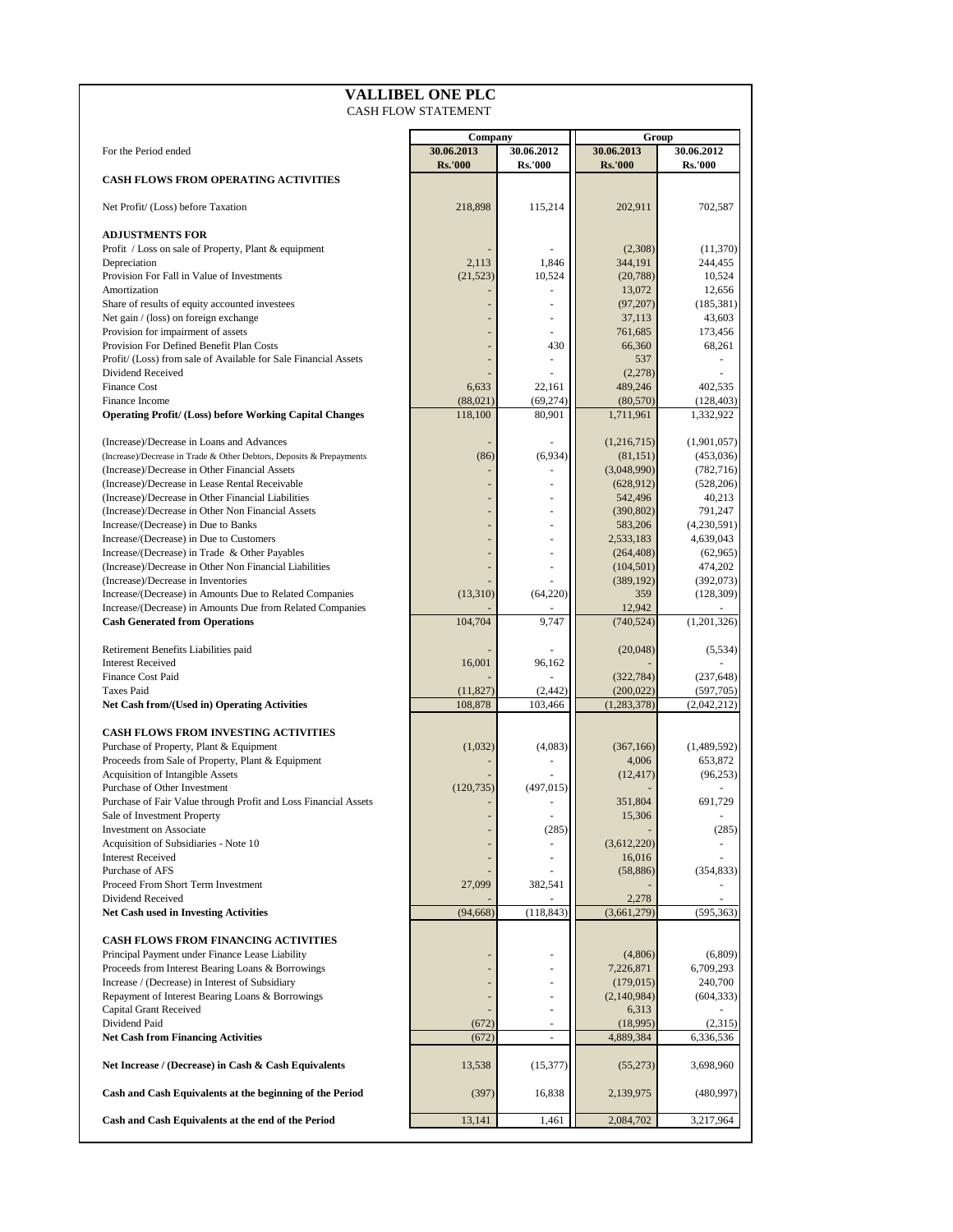#### **Reconciliation of equity - Statement of Financial Position**

Figures in Rs.'000

|                                                     |              |                |              |                          |                | Equity as at 1st April 2011 |              |                |            |
|-----------------------------------------------------|--------------|----------------|--------------|--------------------------|----------------|-----------------------------|--------------|----------------|------------|
|                                                     |              |                |              | Company                  |                |                             |              | Group          |            |
|                                                     | <b>Notes</b> | As per SLAS    | Re           | Re                       | As per         | As per SLAS                 | Re           | Re             | As per     |
| Assets                                              |              |                | measurements | classification           | SLFRS/LKAS     |                             | measurements | classification | SLFRS/LKAS |
| Cash and Cash at Bank                               | A            | 19,038         |              |                          | 19,038         | 427,845                     |              | 1,287,304      | 1,715,149  |
| <b>Short Term Investments</b>                       |              | 4,417,811      |              |                          | 4,417,811      | 1,417,811                   |              |                | 1,417,811  |
| Treasury Bills and Other bills eligible for re-     |              |                |              |                          |                |                             |              |                |            |
| discounting with Central Bank                       | A            |                |              |                          |                | 1,622,158                   | ä,           | (1,622,158)    |            |
| Fair value through P&L - Financial Assets           | B            |                |              |                          |                | $\overline{a}$              | 724,407      | 1,622,284      | 2,346,691  |
| Placements with Other banks                         | $\mathbf C$  |                |              |                          |                | 302,584                     |              | (302, 584)     |            |
| Loans and Receivables - Financial Assets            | D            |                |              |                          |                | 1,876,254                   | (33,609)     | 5,666,977      | 7,509,622  |
| Gold Loans                                          | $\bf{D}$     |                |              |                          |                | 5,666,977                   |              | (5,666,977)    |            |
| Lease Rentals Receivable & Stock out on Hire        | Е            |                |              |                          | ä,             | 16,329,573                  | (241, 663)   | ÷,             | 16,087,910 |
| Available for Sale - Financial Assets               | B            |                |              |                          |                | $\sim$                      | 4,914        | 506,098        | 511.012    |
| <b>Advance for Vehicle Stock</b>                    | $\mathbf F$  |                |              |                          |                | 519,706                     |              | (519,706)      |            |
| <b>Real Estate Stock</b>                            | F            |                |              |                          |                | 237,520                     | ×            | (237, 520)     | $\sim$     |
|                                                     |              |                |              |                          |                |                             |              |                |            |
| Trade and Other Debtors, Deposits and Prepayments   | F            | 73,622         |              |                          | 73,622         | 1,169,692                   | 142,651      | (913,094)      | 399,250    |
| Investments in Securities                           | $\mathbf F$  | 6,910,395      |              | (6,910,395)              | $\overline{a}$ | 8,772,248                   | ä,           | (8,772,248)    | à.         |
| <b>Investments in Subsidiaries</b>                  |              | 14,822,125     |              |                          | 14,822,125     |                             |              |                |            |
| <b>Investment</b> in Associates                     | G            | 280,000        |              | 6,910,395                | 7,190,395      | 280,000                     | (291, 413)   | 6,910,395      | 6,898,982  |
| <b>Amount Due From Related Parties</b>              | $\, {\bf B}$ | 25,434         |              |                          | 25,434         | 183,962                     | ÷,           | (183,962)      |            |
| <b>Other Financial Assets</b>                       | $\mathbf H$  | ÷,             |              |                          | $\sim$         | $\sim$                      | 7,981        | 759,861        | 767,842    |
| Other Non Financial Assets                          | F            | ÷,             |              |                          | L              | L                           | 6,506        | 1,464,035      | 1,470,541  |
| <b>Deferred Tax Assets</b>                          | I            | 23,264         |              |                          | 23,264         | 23,264                      | ÷.           |                | 23,264     |
| <b>Income Tax Recoverable</b>                       |              | 1.247          |              |                          | 1,247          | 2,185                       |              |                | 2,185      |
| Inventories                                         |              | $\overline{a}$ |              |                          | $\overline{a}$ | 1,380,703                   |              |                | 1,380,703  |
| <b>Intangible Assets</b>                            | J            |                |              |                          | ÷,             | 11,246,030                  | ÷.           | 51,202         | 11,297,232 |
| Property, Plant and Equipment                       | J            | 28,883         |              |                          | 28,883         | 5,284,482                   |              | (51,202)       | 5,233,280  |
| <b>Total Assets</b>                                 |              | 26,601,820     |              |                          | 26,601,820     | 56,742,994                  | 319,773      | (1, 294)       | 57,061,474 |
|                                                     |              |                |              |                          |                |                             |              |                |            |
| <b>LIABILITIES</b>                                  |              |                |              |                          |                |                             |              |                |            |
| Due to Bank                                         | $\bf K$      |                |              |                          | ÷,             | l,                          |              | 4,325,253      | 4,325,253  |
| Due to Customers                                    | K            |                |              |                          |                | 16,619,681                  |              | 642,361        | 17,262,041 |
| <b>Interest Bearing Loans and Borrowings</b>        | K            |                |              |                          | ÷,             | 5,989,876                   |              | (3,577,274)    | 2,412,603  |
| Trade and Other Payables                            | $\bf K$      | 8,646          |              |                          | 8,646          | 2,216,058                   | $\sim$       | (1,641,481)    | 574,578    |
| Other Non financial Liabilities                     | K            |                |              |                          |                |                             |              | 701,141        | 701,141    |
| Amount Due To Related Parties                       |              | 22,114         |              |                          | 22,114         | 21,447                      |              |                | 21,447     |
| Dividend Payable                                    |              |                |              |                          |                | 15,826                      |              |                | 15,826     |
| Debentures                                          | K            |                |              |                          |                | 450,000                     |              | (450,000)      |            |
| <b>Employee Benefit Liabilities</b>                 |              |                |              |                          | ÷              | 134,658                     | ٠            |                | 134,658    |
| <b>Income Tax Liabilities</b>                       | I            |                |              |                          |                | 266,646                     | 68,899       |                | 335,545    |
| Deferred Tax Liabilities                            | 1            |                |              |                          |                | 154,805                     | (73, 572)    |                | 81,233     |
| <b>Total Liabilities</b>                            |              | 30,760         |              |                          | 30,760         | 25,868,999                  | (4,673)      |                | 25,864,326 |
|                                                     |              |                |              |                          |                |                             |              |                |            |
| <b>Shareholders' Funds</b>                          |              |                |              |                          |                |                             |              |                |            |
| Equity Attributable to Equity Holders of the Parent |              |                |              |                          |                |                             |              |                |            |
| <b>Stated Capital</b>                               |              | 26,631,187     |              |                          | 26,631,187     | 26,631,187                  |              |                | 26,631,187 |
| Reserves                                            |              | (60, 127)      |              |                          | (60, 127)      | 580,868                     | 20,016       |                | 600,884    |
|                                                     |              |                |              |                          |                | ä,                          | $\sim$       |                |            |
| <b>Non Controlling Interest</b>                     |              |                |              |                          |                | 3,661,941                   | 303,136      |                | 3,965,077  |
| <b>Total Equity</b>                                 |              | 26,571,060     | $\bar{a}$    | $\overline{\phantom{a}}$ | 26,571,060     | 30,873,996                  | 323,153      | J.             | 31,197,149 |
|                                                     |              |                | <u>. .</u>   |                          |                |                             |              |                |            |
| <b>Total Equity and Liabilities</b>                 |              | 26,601,820     |              |                          | 26,601,820     | 56,742,994                  | 318,480      |                | 57,061,474 |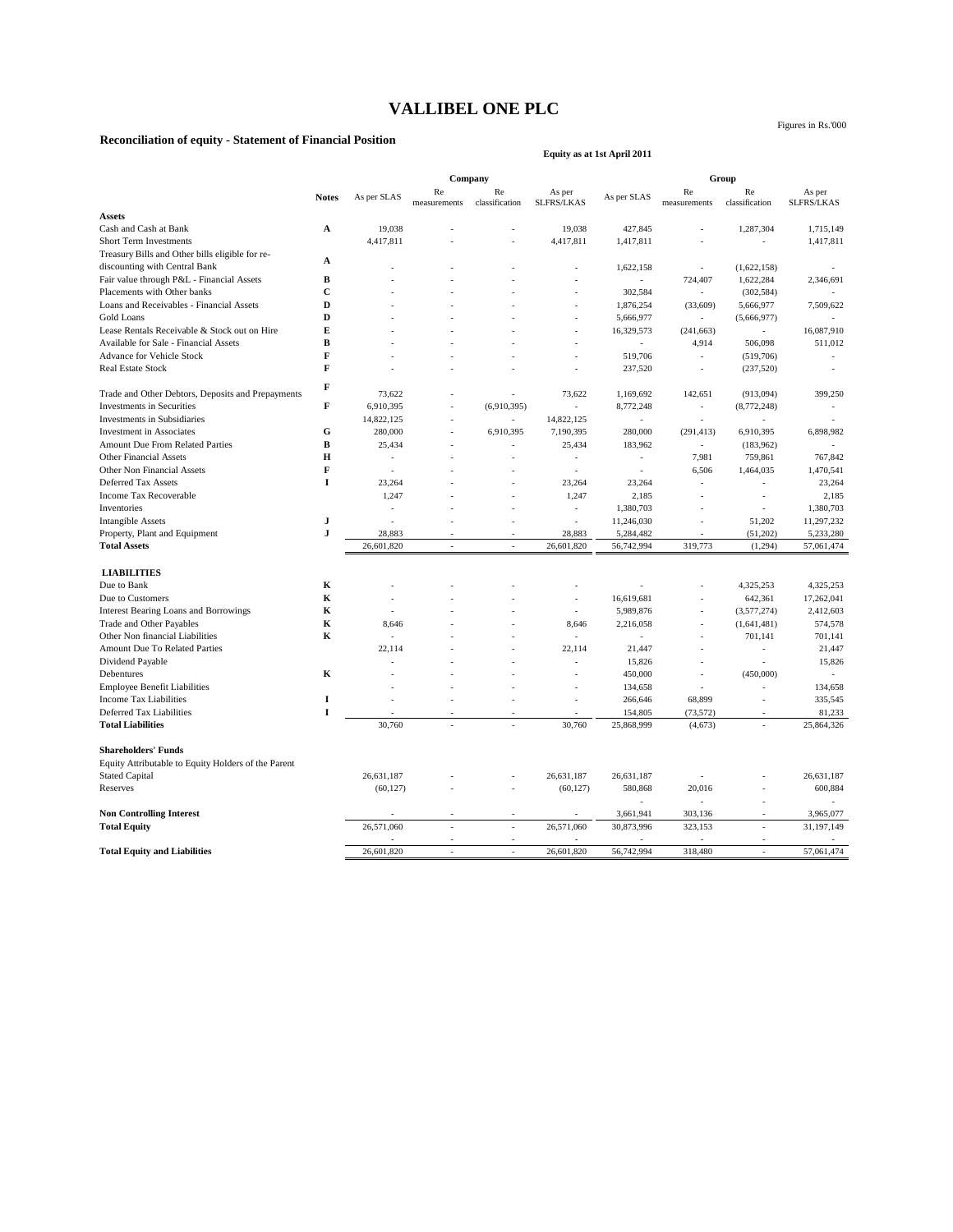**Equity as at 31st March 2012**

# **Reconciliation of equity - Statement of Financial Position**

**Effect of transition to SLFRSs/LKASs** Figures in Rs.'000

|                                                            |              |                | Company            |                          |                             | Group               |                    |                          |                             |
|------------------------------------------------------------|--------------|----------------|--------------------|--------------------------|-----------------------------|---------------------|--------------------|--------------------------|-----------------------------|
|                                                            | <b>Notes</b> | As per SLAS    | Re<br>measurements | Re classification        | As per<br><b>SLFRS/LKAS</b> | As per SLAS         | Re<br>measurements | Re classification        | As per<br><b>SLFRS/LKAS</b> |
| <b>Assets</b>                                              |              |                |                    |                          |                             |                     |                    |                          |                             |
| Cash and Cash at Bank                                      | A            | 16,838         |                    |                          | 16,838                      | 1,836,107           | ä,                 | 1,284,730                | 3,120,837                   |
| Short Term Investments                                     |              | 2,298,000      |                    |                          | 2,298,000                   | 513,000             |                    | ÷,                       | 513,000                     |
| Treasury Bills and Other bills eligible for re-discounting |              |                |                    |                          |                             |                     |                    |                          |                             |
| with Central Bank                                          | $\mathbf{A}$ |                |                    |                          | ÷,                          | 1,266,964           | $\omega$           | (1, 266, 964)            |                             |
| Fair value through P&L - Financial Assets                  | B            |                | 1,682              | 86,813                   | 88,495                      | $\overline{a}$      | 6,740              | 1,065,615                | 1,072,355                   |
| Placements with Other banks                                | $\mathbf{C}$ |                |                    |                          |                             | 963,593             | ÷,                 | (963, 593)               |                             |
| Loans and Receivables - Financial Assets                   | D            |                |                    |                          | $\ddot{\phantom{1}}$        | 4,401,175           | (121, 018)         | 8,490,950                | 12,771,108                  |
| Gold Loans                                                 | D            |                |                    |                          | ÷,                          | 8,490,950           | $\sim$             | (8,490,950)              |                             |
| Lease Rentals Receivable & Stock out on Hire               | E            |                |                    |                          | ÷,                          | 23,820,179          | (148, 345)         | $\sim$                   | 23,671,834                  |
| Available for Sale - Financial Assets                      | B            |                |                    | 877,530                  | 877,530                     | $\bar{\phantom{a}}$ | 12,251             | 1,183,406                | 1,195,657                   |
| Advance for Vehicle Stock                                  | F            |                |                    |                          | ÷,                          | 127,213             | $\omega$           | (127, 213)               |                             |
| <b>Real Estate Stock</b>                                   | $\bf{F}$     |                | $\overline{a}$     |                          | $\sim$                      | 143,212             | $\omega$           | (143,212)                | $\sim$                      |
| Trade and Other Debtors, Deposits and Prepayments          | F            | 75,442         | (141)              |                          | 75,301                      | 4,627,984           | (26,929)           | (1,262,346)              | 3,338,709                   |
| Investments in Securities                                  | $\mathbf{F}$ | 7,890,385      | L.                 | (7,890,385)              | $\overline{a}$              | 8,990,607           | $\sim$             | (8,990,607)              |                             |
| <b>Investments</b> in Subsidiaries                         |              | 17,316,095     |                    |                          | 17,316,095                  | $\overline{a}$      | ÷,                 |                          |                             |
| <b>Investment</b> in Associates                            | G            | 317,477        | ÷.                 | 6,926,041                | 7,243,518                   | 323,935             | (116, 315)         | 6,926,041                | 7,133,662                   |
| <b>Amount Due From Related Parties</b>                     | $\bf{B}$     | 88,023         |                    |                          | 88,023                      | 192,395             | $\sim$             | (192, 395)               |                             |
| <b>Other Financial Assets</b>                              | $\mathbf H$  | L,             |                    |                          | ä,                          | ÷,                  | 48,873             | 970,960                  | 1,019,834                   |
| Other Non Financial Assets                                 | $\mathbf F$  |                |                    |                          | ÷.                          | ÷.                  | (27,900)           | 1,525,404                | 1,497,505                   |
| <b>Deferred Tax Assets</b>                                 | $\mathbf I$  |                |                    |                          | L.                          | 35,213              | 82,566             | L.                       | 117,779                     |
| Income Tax Recoverable                                     |              | 7,175          |                    |                          | 7,175                       | 41,393              | ÷.                 | $\sim$                   | 41,393                      |
| Inventories                                                |              | $\overline{a}$ |                    |                          | ÷,                          | 4,446,540           |                    |                          | 4,446,540                   |
| <b>Intangible Assets</b>                                   | $\mathbf J$  | L.             |                    |                          | ÷.                          | 12,743,221          | (645, 303)         | 76,822                   | 12,174,740                  |
| Property, Plant and Equipment                              | ${\bf J}$    | 43,805         |                    |                          | 43,805                      | 10,619,355          |                    | (76, 822)                | 10,542,533                  |
| <b>Total Assets</b>                                        |              | 28,053,240     | 1.541              |                          | 28,054,780                  | 83,583,038          | (935, 378)         | 9,827                    | 82,657,487                  |
|                                                            |              |                |                    |                          |                             |                     |                    |                          |                             |
| <b>LIABILITIES</b>                                         |              |                |                    |                          |                             |                     |                    |                          |                             |
| Due to Bank                                                | К            |                |                    |                          |                             |                     |                    | 10,993,151               | 10,993,151                  |
| Due to Customers                                           | K            | J.             |                    |                          | ÷,                          | 24,425,133          | ä,                 | 914,462                  | 25,339,595                  |
| Interest Bearing Loans and Borrowings                      | $\mathbf K$  |                |                    |                          |                             | 17,140,759          |                    | (9,517,058)              | 7,623,701                   |
| Trade and Other Payables                                   | K            | 488,277        |                    |                          | 488,277                     | 5,231,639           | ä,                 | (2, 282, 955)            | 2,948,683                   |
| Other non Financial Liabilities                            | K            |                |                    |                          | ä,                          |                     |                    | 887,400                  | 887,400                     |
| <b>Amount Due To Related Parties</b>                       |              | 47             |                    |                          | 47                          | 25                  |                    | ÷.                       | 25                          |
| Dividend Payable                                           |              |                |                    |                          | ÷,                          | 26,675              | ł,                 | $\overline{\phantom{a}}$ | 26,675                      |
| Debentures                                                 | К            |                |                    |                          | L.                          | 995,000             | l,                 | (995,000)                | $\sim$                      |
| <b>Employee Benefit Liabilities</b>                        |              | 1,720          |                    |                          | 1,720                       | 333,115             | $\overline{a}$     | L.                       | 333,115                     |
| <b>Income Tax Liabilities</b>                              | I            | 8,404          |                    |                          | 8,404                       | 367,775             | (97, 196)          | ÷,                       | 270,579                     |
| Deferred Tax Liabilities                                   | I            | 2,162          | ÷.                 | $\overline{\phantom{a}}$ | 2,162                       | 98,673              | 22                 |                          | 98,695                      |
| <b>Total Liabilities</b>                                   |              | 500,610        | L.                 | $\bar{a}$                | 500,610                     | 48,618,794          | (97, 174)          | L.                       | 48,521,620                  |
|                                                            |              |                |                    |                          |                             |                     |                    |                          |                             |
| <b>Shareholders' Funds</b>                                 |              |                |                    |                          |                             |                     |                    |                          |                             |
| <b>Equity Attributable to Equity Holders of the Parent</b> |              |                |                    |                          |                             |                     |                    |                          |                             |
| <b>Stated Capital</b>                                      |              | 27,163,984     |                    |                          | 27,163,984                  | 27,163,984          |                    |                          | 27,163,984                  |
| Reserves                                                   |              | 388,646        | 1,541              |                          | 390,187                     | 2,729,848           | (915, 225)         |                          | 1,814,624                   |
|                                                            |              |                |                    |                          |                             |                     |                    |                          |                             |
| <b>Non Controlling Interest</b>                            |              |                |                    |                          |                             | 5,070,412           | 86,847             |                          | 5,157,259                   |
| <b>Total Equity</b>                                        |              | 27,552,630     | 1,541              |                          | 27,554,171                  | 34,964,244          | (828, 378)         |                          | 34,135,867                  |
| <b>Total Equity and Liabilities</b>                        |              | 28,053,240     | 1,541              |                          | 28,054,780                  | 83,583,038          | (925, 551)         |                          | 82,657,487                  |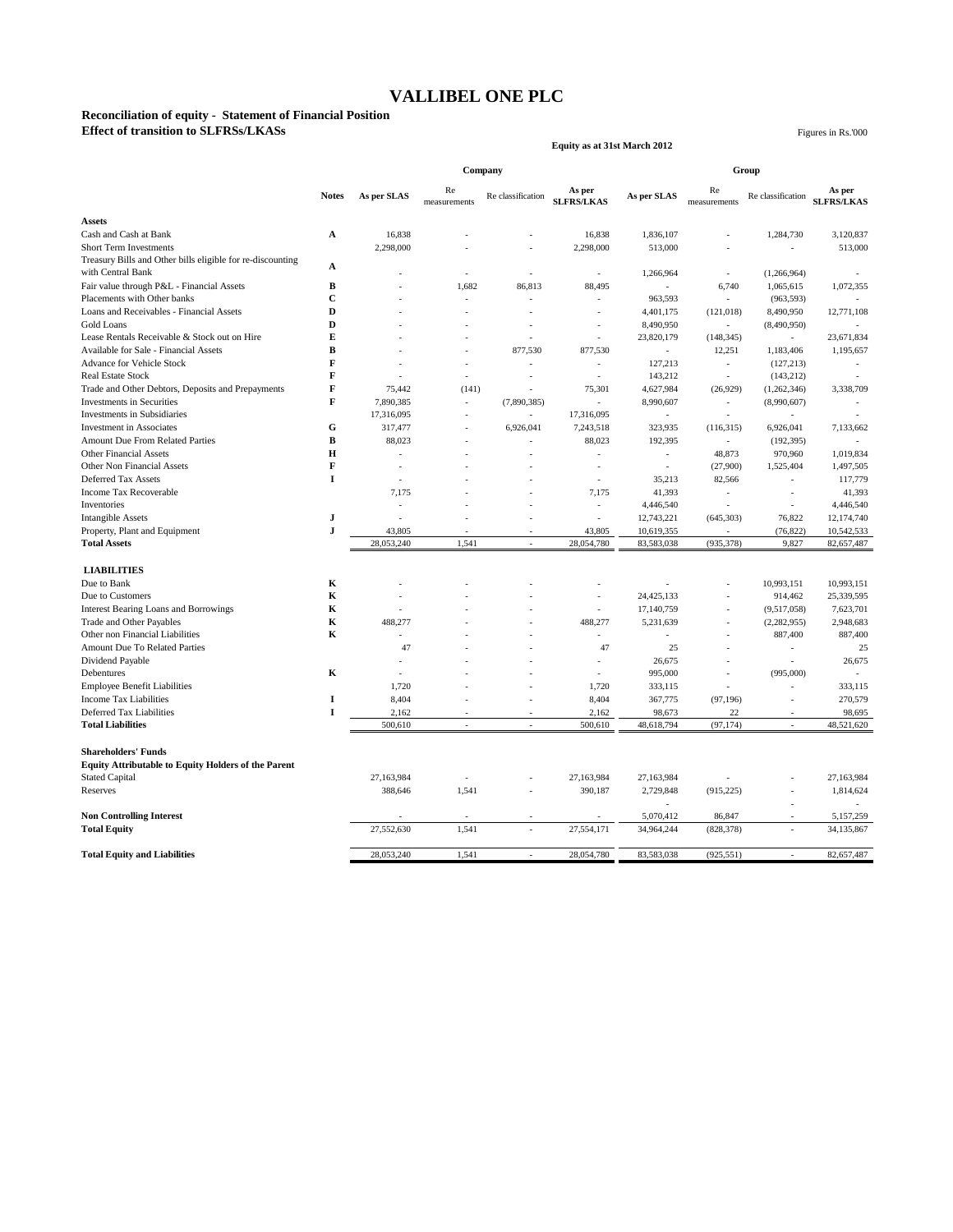## **Notes to the Reconciliations** Figures in Rs.'000

**A. Cash and Cash at Bank** Re - Purchase agreements with less than three months maturity has been re classified.

|                                                                               | Company                           |                          | Group         |               |
|-------------------------------------------------------------------------------|-----------------------------------|--------------------------|---------------|---------------|
|                                                                               | As at 31/03/2012 As at 01/04/2011 |                          | As at         | As at         |
|                                                                               |                                   |                          | 31/03/2012    | 01/04/2011    |
| Re classified from Treasury Bills and other bills eligible for re discounting | $\overline{\phantom{a}}$          |                          | 1.284.730     | 1.287.304     |
|                                                                               |                                   |                          | 1.284.730     | 1,287,304     |
|                                                                               |                                   |                          |               |               |
| Treasury Bills and Other bills eligible for re-discounting with Central Bank  |                                   |                          |               |               |
| Reclassification to - Cash and Cash at Bank                                   | $\overline{\phantom{a}}$          | ۰                        | (1, 284, 730) | (1, 287, 304) |
| Reclassification to - Financial Assets - Available for Sale                   |                                   |                          | ۰             | (100, 527)    |
| Reclassification to - Other Financial Assets                                  |                                   |                          | ۰             | (250,993)     |
| Adjustment on Interest receivable                                             |                                   |                          | 17.766        | 16,666        |
|                                                                               |                                   | $\overline{\phantom{a}}$ | (1.266.964)   | (1,622,158)   |
|                                                                               |                                   |                          |               |               |

#### **B. Financial Assets - Fair Value Through Profit or Loss / Available for Sale**

Under previous SLAS, the Group and Company accounted its investment portfolios which were not held for active trading activities at cost. Under SLFRS/LKAS,<br>the Group and company have designated such investments as availabl

|              |                                                                                                                                                                        | Company                           |    | Group                      |               |
|--------------|------------------------------------------------------------------------------------------------------------------------------------------------------------------------|-----------------------------------|----|----------------------------|---------------|
|              |                                                                                                                                                                        | As at 31/03/2012 As at 01/04/2011 |    | As at                      | As at         |
|              |                                                                                                                                                                        |                                   |    | 31/03/2012                 | 01/04/2011    |
| B.i          | Fair Value Through Profit or Loss                                                                                                                                      |                                   |    |                            |               |
|              | Re-classified from investment in securities                                                                                                                            | 86,813                            |    | 1,065,615                  | 1,622,284     |
|              |                                                                                                                                                                        | 88,813                            | ä, | 1,065,615                  | 1,622,284     |
|              | Changes in fair value                                                                                                                                                  | 1.682                             | ä  | ä,                         | 710.521       |
|              | Re-measurement of government securities                                                                                                                                |                                   |    | 6,740                      | 13,886        |
|              |                                                                                                                                                                        | 1.682                             | ä, | 6,740                      | 724,407       |
|              |                                                                                                                                                                        |                                   |    |                            |               |
|              | B. ii Available for Sale financial investments                                                                                                                         |                                   |    |                            |               |
|              | Re-classified from due from related party                                                                                                                              |                                   |    | 192,395                    | 183,962       |
|              | Re-classified from investment in securities                                                                                                                            | 877,530                           |    | 991,011                    | 221,609       |
|              | Re-classified from Government Securities                                                                                                                               |                                   |    |                            | 100,527       |
|              |                                                                                                                                                                        | 877,530                           |    | 1.183.406                  | 506,098       |
|              | Effective Interest Rate adjustment                                                                                                                                     |                                   | ×, | 12,251                     | 4,914         |
|              |                                                                                                                                                                        | 877,530                           | i, | 1,195,657                  | 511,012       |
|              |                                                                                                                                                                        |                                   |    |                            |               |
|              | C. Placements with Other banks                                                                                                                                         |                                   |    |                            |               |
|              | Placements with Other banks represent fixed deposits made by LB Finance PLC.                                                                                           |                                   |    |                            |               |
|              | Re-classified to - Other Financial assets                                                                                                                              |                                   |    | (963, 593)                 | (302, 584)    |
|              |                                                                                                                                                                        |                                   |    | (963, 593)                 | (302, 584)    |
| D. Gold Loan |                                                                                                                                                                        |                                   |    |                            |               |
|              | The Group previously presented gold loan capital $\&$ interest receivables on the Statement of Financial Position separately now it has been transferred to loans $\&$ |                                   |    |                            |               |
|              | receivables financial assets.                                                                                                                                          |                                   |    |                            |               |
|              | Re-classified to - Loans & Receivables Financial Assets                                                                                                                |                                   |    |                            |               |
|              |                                                                                                                                                                        |                                   |    | (8,490,950)<br>(8,490,950) | (5,666,977)   |
|              | <b>Loans &amp; Receivables</b>                                                                                                                                         |                                   |    |                            | (5,666,977)   |
|              |                                                                                                                                                                        |                                   |    |                            |               |
|              | According to SLFRS/LKAS the Group revised provisioning on loans & made impairment on loans.                                                                            |                                   |    |                            |               |
|              |                                                                                                                                                                        | Company                           |    | Group                      |               |
|              |                                                                                                                                                                        | As at 31/03/2012 As at 01/04/2011 |    | As at                      | As at         |
|              |                                                                                                                                                                        |                                   |    | 31/03/2012                 | 01/04/2011    |
|              | Re-classified from Gold Loan                                                                                                                                           |                                   |    | 8,490,950                  | 5,666,977     |
|              |                                                                                                                                                                        |                                   |    | 8,490,950                  | 5,666,977     |
|              | Impairment on loans                                                                                                                                                    |                                   | í. | (121, 018)                 | (33,609)      |
|              |                                                                                                                                                                        | ÷                                 | ÷  | 8,369,933                  | 5.633.368     |
|              |                                                                                                                                                                        |                                   |    |                            |               |
|              | E. Lease Rentals Receivable & Stock out on Hire                                                                                                                        | Company                           |    | Group                      |               |
|              |                                                                                                                                                                        | As at 31/03/2012 As at 01/04/2011 |    | As at                      | As at         |
|              |                                                                                                                                                                        |                                   |    | 31/03/2012                 | 01/04/2011    |
|              | <b>Provision Reversal</b>                                                                                                                                              |                                   |    | 577,001                    | 529,544       |
|              | <b>IIS Reversal</b>                                                                                                                                                    |                                   |    | 137,088                    | 124,547       |
|              | Impairment                                                                                                                                                             |                                   |    | (609, 455)                 | (611, 116)    |
|              | SOD & No of days                                                                                                                                                       |                                   |    | (212, 633)                 | (251,940)     |
|              | Staff Loan                                                                                                                                                             |                                   |    | (40, 345)                  | (32, 698)     |
|              |                                                                                                                                                                        |                                   |    | (148, 345)                 | (241, 663)    |
|              |                                                                                                                                                                        |                                   |    |                            |               |
|              |                                                                                                                                                                        |                                   |    |                            |               |
|              | F. Trade and Other Debtors, Deposits and Prepayments                                                                                                                   | Company                           |    | Group                      |               |
|              |                                                                                                                                                                        | As at 31/03/2012 As at 01/04/2011 |    | As at                      | As at         |
|              |                                                                                                                                                                        |                                   |    | 31/03/2012                 | 01/04/2011    |
|              |                                                                                                                                                                        |                                   |    |                            |               |
|              | Re classified to Other Non Financial assets                                                                                                                            |                                   |    | (1, 262, 346)              | (913,094)     |
|              |                                                                                                                                                                        |                                   |    | (1,262,346)                | (913,093,602) |
|              |                                                                                                                                                                        |                                   |    |                            |               |

(141) (26,929) 142,651<br>\* Refundable deposit on rents previously measured at cost is now re measured at fair value on the date of transition as per LKAS 39 using effective interest rate. **Investments in Securities** Company Group

|                                             | As at 31/03/2012 As at 01/04/2011 |             | As at<br>31/03/2012 | As at<br>01/04/2011 |
|---------------------------------------------|-----------------------------------|-------------|---------------------|---------------------|
| Re-classified to financial Assets - FVTPL   | (86.813)                          | $\sim$      | (1.065.615)         | (1.622.284)         |
| Re-classified to financial Assets - AFS     | (877.530)                         | $\sim$      | (991.011)           | (221.609)           |
| Re - classified to investment in associates | (6.926.041)                       | (6.910.395) | (6.926.041)         | (6.910.395)         |

Net interest on refundable deposits \* (141) (141) (141) - (141) (141) - (141) - (16788) 142,651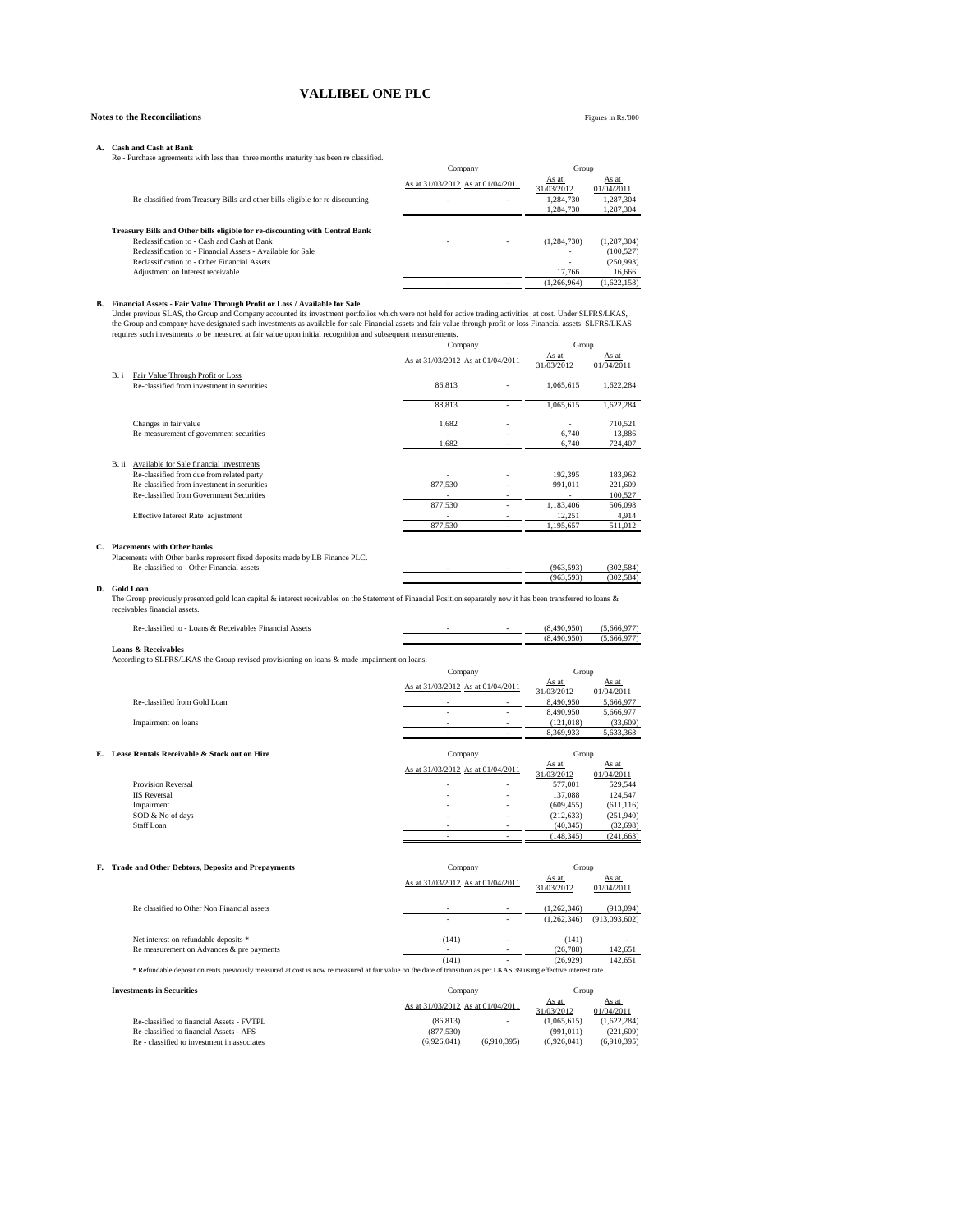#### **Notes to the Reconciliations** Figures in Rs.'000

Group

Company Group

F. Other Non Financial Assets / Real Estate Stock / Advance for Vehicles / Trade & other debtors<br>Under SLFRS/LKAS the Group re-classified other receivable, real estate stock & advance for vehicles to the other financial as were recorded at cost less repayments, net of Ioan Ioss provision. As per SLFRS/LKAS, the Group measured staff Ioans granted below the market interest rate at their fair value, calculated based on the market interest rate

|                                          | Company                           |   | Group     |            |  |
|------------------------------------------|-----------------------------------|---|-----------|------------|--|
|                                          | As at 31/03/2012 As at 01/04/2011 |   | As at     | As at      |  |
|                                          |                                   |   |           | 01/04/2011 |  |
| Re-classified from Real Estate stock     | ۰                                 | - | 143.212   | 237.520    |  |
| Re-classified from Advance for vehicle   | ۰                                 | - | 127.213   | 519,706    |  |
| Re-classified from Trade & other Debtors | ۰                                 | - | 1.262.346 | 913.094    |  |
| Re-classified to Other financial Assets  | ۰                                 |   | (7.367)   | (206, 285) |  |
|                                          | ٠                                 | - | 1.525.404 | 1.464.035  |  |
| Pre-paid Staff cost                      | ۰                                 | - | (27.900)  | 6.506      |  |
|                                          | -                                 | - | 1.497.505 | 1.470.541  |  |

#### **G. Investment in Associates**

The Group re-classified its investment in Sampath Bank PLC to equity accounted investees. Previously it was accounted under investment in securities.

|                                                                                  | Company                           |           | Group               |                     |
|----------------------------------------------------------------------------------|-----------------------------------|-----------|---------------------|---------------------|
|                                                                                  | As at 31/03/2012 As at 01/04/2011 |           | As at<br>31/03/2012 | As at<br>01/04/2011 |
| Re - classified from Investment in Securities to equity accounted investees      | 6.926.041                         | 6.910.395 | 6.926.041           | 6.910.395           |
| Adjustment of Share of profit, OCI and deferred tax on undistributable profit of | $\overline{\phantom{a}}$          |           | (116.315)           | (291.413)           |
|                                                                                  | 6.926.041                         | 6.910.395 | 6.809.727           | 6.618.982           |

The Group accounted investment in Sampath bank PLC as an investment in associate with effect from 1st April 2011 since company exercise significant influence on governing financial and operating policies of the said company

#### **H. Other Financial Assets**

Under previous SLAS, investment in fixed deposits were shown at their original deposit value and interest was accrued on straight-line basis. Under SLFRS/LKAS, interest was previous recognized on EIR method and stated at a

|                                                                                                          | Company |   | Group      |            |
|----------------------------------------------------------------------------------------------------------|---------|---|------------|------------|
|                                                                                                          |         |   | as at      | as at      |
|                                                                                                          |         |   | 31/03/2012 | 01/04/2011 |
| Re-classified from Treasury bills                                                                        | ۰       | ۰ |            | 250,993    |
| Re-classified from Placement with other banks                                                            |         |   | 963,593    | 302,584    |
| Re-classified from Non Financial Assets                                                                  |         |   | 7.367      | 206,285    |
|                                                                                                          | ٠       |   | 970,960    | 759,861    |
| <b>EIR</b> Adjustment                                                                                    | ٠       | ۰ | 48.873     | 7.981      |
|                                                                                                          |         |   | 1,019,834  | 767,842    |
| <b>Deferred Tax Assets</b>                                                                               |         |   |            |            |
| Impact on deferred tax assets on SLFRS/LKAS transitions                                                  | ٠       |   | 82,566     |            |
|                                                                                                          |         |   | 82,566     |            |
| <b>Deferred Tax Liabilities</b>                                                                          |         |   |            |            |
| Impact on deferred tax liabilities on SLFRS/LKAS transitions                                             | ۰       | ٠ | 22         | (73, 572)  |
|                                                                                                          | ٠       |   | 22         | (73, 572)  |
|                                                                                                          |         |   |            |            |
| <b>Income tax liability</b><br>Impact on income tax liability on SLFRS/LKAS transitions - LB Finance PLC | ٠       | ٠ | (97, 196)  | 68,899     |
|                                                                                                          | ٠       | ٠ | (97, 196)  | 68.899     |

#### **J. Intangible Assets / Property, Plant & Equipment**

The Group re-classified software work in progress from property, plant & equipment to intangible assets . Company

|                                                   | Company                           |   | <b>SIGUD</b>        |                     |  |
|---------------------------------------------------|-----------------------------------|---|---------------------|---------------------|--|
|                                                   | As at 31/03/2012 As at 01/04/2011 |   | As at<br>31/03/2012 | As at<br>01/04/2011 |  |
| Re - classified from Property Plant and Equipment |                                   |   | (76.822)            | (51,202)            |  |
|                                                   | -                                 |   | (76.822)            | (51,202)            |  |
|                                                   |                                   |   |                     |                     |  |
| Re - classified to Intangible assets              | ۰                                 |   | 76.822              | 51,202              |  |
|                                                   | -                                 | - | 76.822              | 51,202              |  |
| Goodwill adjustment [ Note (a) ]                  |                                   |   | (645, 303)          |                     |  |
|                                                   |                                   |   | (568, 480)          | 51,202              |  |

#### **(a) Goodwill adjustment**

Increase in stake in LB Finance PLC by Royal Ceramic PLC after obtaining control of LB Finance PLC has been considered as a equity transaction as per SLFRS/LKAS which resulted in decrease in goodwill by Rs. 712,822,940

#### **K. Due to Bank**

|                                                  | As at 31/03/2012 As at 01/04/2011 |  | As at         | As at       |
|--------------------------------------------------|-----------------------------------|--|---------------|-------------|
|                                                  |                                   |  | 31/03/2012    | 01/04/2011  |
| Re classified from borrowings                    |                                   |  | 10.993.151    | 4,325,253   |
|                                                  |                                   |  | 10.993.151    | 4,325,253   |
|                                                  |                                   |  |               |             |
| Trade & Other payables                           | Company                           |  | Group         |             |
|                                                  | As at 31/03/2012 As at 01/04/2011 |  | As at         | As at       |
|                                                  |                                   |  | 31/03/2012    | 01/04/2011  |
| Re classified to Other Non Financial Liabilities |                                   |  | (887, 400)    | (701, 141)  |
| Re classified to Due to customers                |                                   |  | (914, 462)    | (642, 361)  |
| Re classified to borrowings                      |                                   |  | (481,093)     | (297, 979)  |
|                                                  |                                   |  | (2, 282, 955) | (1,641,481) |
|                                                  |                                   |  |               |             |
| <b>Other Non financial Liabilities</b>           |                                   |  |               |             |
| Re-classified from Trade & other Payable         |                                   |  | 887.400       | 701,141     |
|                                                  |                                   |  | 887,400       | 701,141     |
| <b>Due to Customers</b>                          |                                   |  |               |             |
| Re classified from Trade & other Payable         |                                   |  |               |             |
| <b>Classified to Fixed Deposits</b>              | ٠                                 |  | 914.462       | 623,724     |
| Classified to Certificate of deposits            |                                   |  | ٠             | 18,637      |
|                                                  |                                   |  | 914,462       | 642,361     |
| <b>Interest Bearing Loans and Borrowings</b>     |                                   |  |               |             |
| Re classified to due to bank                     | ٠                                 |  | (10,993,151)  | (4,325,253) |
| Re classified from debentures                    |                                   |  | 995,000       | 450,000     |
| Re classified from Trade and Other Payables      | ٠                                 |  | 481.093       | 297,979     |
|                                                  | ٠                                 |  | (9,517,058)   | (3,577,274) |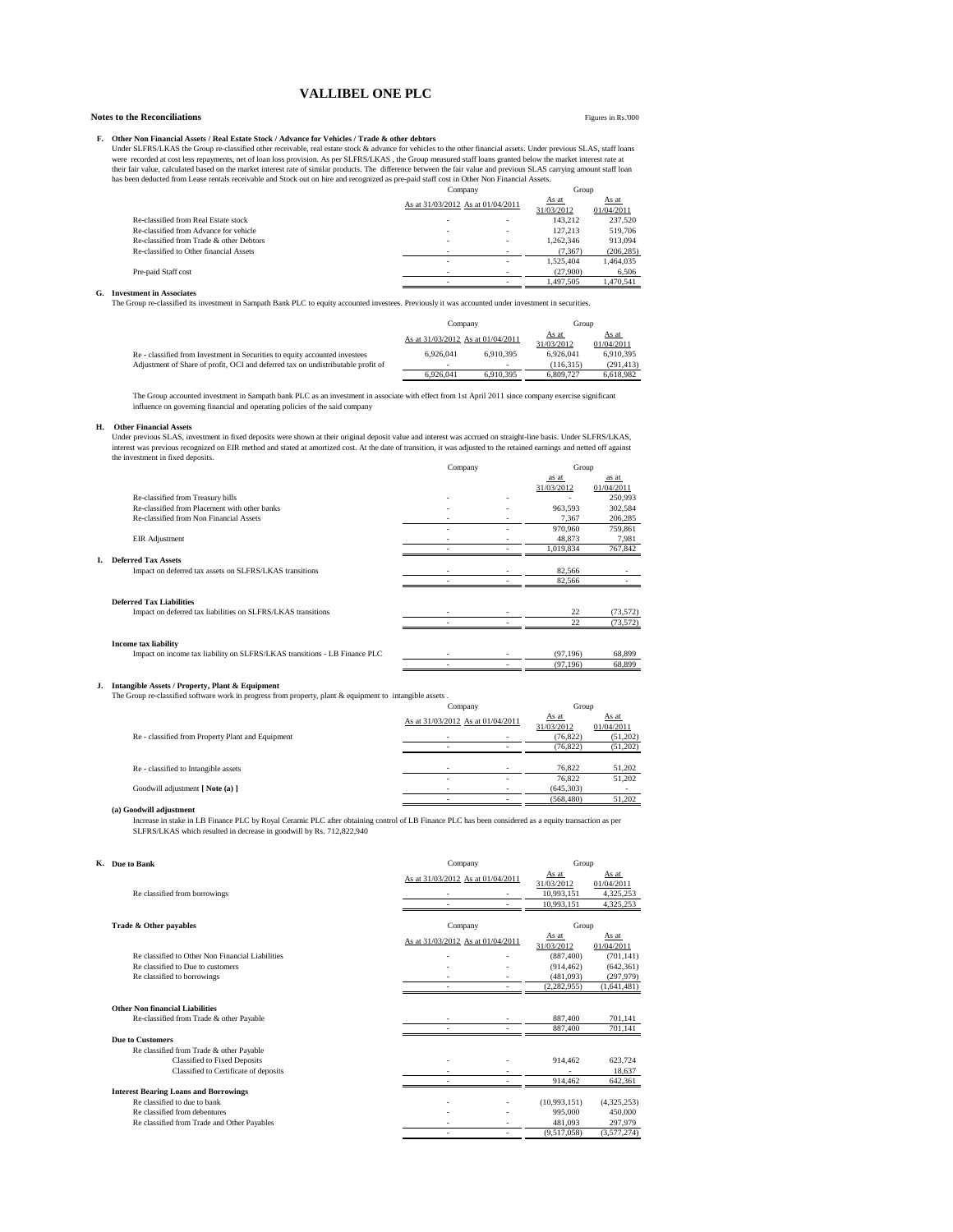#### **VALLIBEL ONE PLC** NOTES TO THE FINANCIAL STATEMENTS

**1** Financial year of the company ends on 31st March.

**2** The above figures are provisional & subject to audit.

**3** Number of fully paid ordinary shares as at 30th June 2013 is 1,086,559,353 (30th June 2012- 1,086,559,353).

**4** The group had no significant contingent liabilities outstanding as at reporting date.

**5** The Interim Financial Statements provide the information required by the Colombo Stock Exchange.

**6** The Consolidated Financial Statements of the Company for the period ended 30th June 2013 comprise of the Company , its Subsidiaries and Associates. The details of Subsidiaries and Associates are as follows:

#### **Subsidiary Companies**

 Royal Ceramics Lanka PLC L B Finance PLC Greener Water Ltd Delmege Limited Orit Apparels Lanka (Private) Limited

#### **Associate Companies**

Sampath Bank PLC Waskaduwa Beach Resort PLC

**7** The company paid Rs.0.70 (Seventy Cents) per share , interim dividend on August 07, 2013.

**8** No other circumstances have arisen since the reporting date, which would require adjustments to or disclosure in the Financial Statements.

#### **9 Related Party Transactions with the Company**

|                                                           | 2013           | 2012           |
|-----------------------------------------------------------|----------------|----------------|
| For the three months ended 30th June                      | <b>Rs.'000</b> | <b>Rs.'000</b> |
|                                                           |                |                |
| <b>Subsidiaries</b>                                       |                |                |
| Loans Taken / (Given)                                     |                | (55,000)       |
| Loan Interest Received / (Paid)                           | 14,982         | 3,781          |
| Fixed Deposits (FD) - (Investment) / Withdrawals          | 125,000        | 369,541        |
| FD Interest Received / (Paid)                             | 46.499         | 39,347         |
| <b>Fund Transfers</b>                                     | 9,650          | 5,500          |
| Dividend received                                         |                |                |
| <b>Associates</b>                                         |                |                |
| Loans Taken / (Given)                                     | $\bar{ }$      |                |
| Loan Interest Received / (Paid)                           |                |                |
| Fixed Deposits - (Investment) / Withdrawals               |                |                |
| FD Interest Received / (Paid)                             |                |                |
| Dividend received                                         | 132,509        | 95.616         |
| <b>Equity Investments</b>                                 |                | 285            |
| Key management personnel (KMP)                            |                |                |
| (Receiving) / rendering of services                       |                |                |
| <b>Directors Remuneration</b>                             | 1,800          | 1,800          |
| <b>Close family members of KMP</b>                        |                |                |
| (Receiving) / rendering of services                       |                |                |
| Companies controlled / jointly controlled / significantly |                |                |
| Influenced by KMP and their close family members          |                |                |
| Fixed Deposits - (Investment) / Withdrawals               | (57,901)       | 13,000         |
| FD Interest Received / (Paid)                             | 37,334         | 26,241         |
| <b>Equity Investments</b>                                 | 120,735        | 386,695        |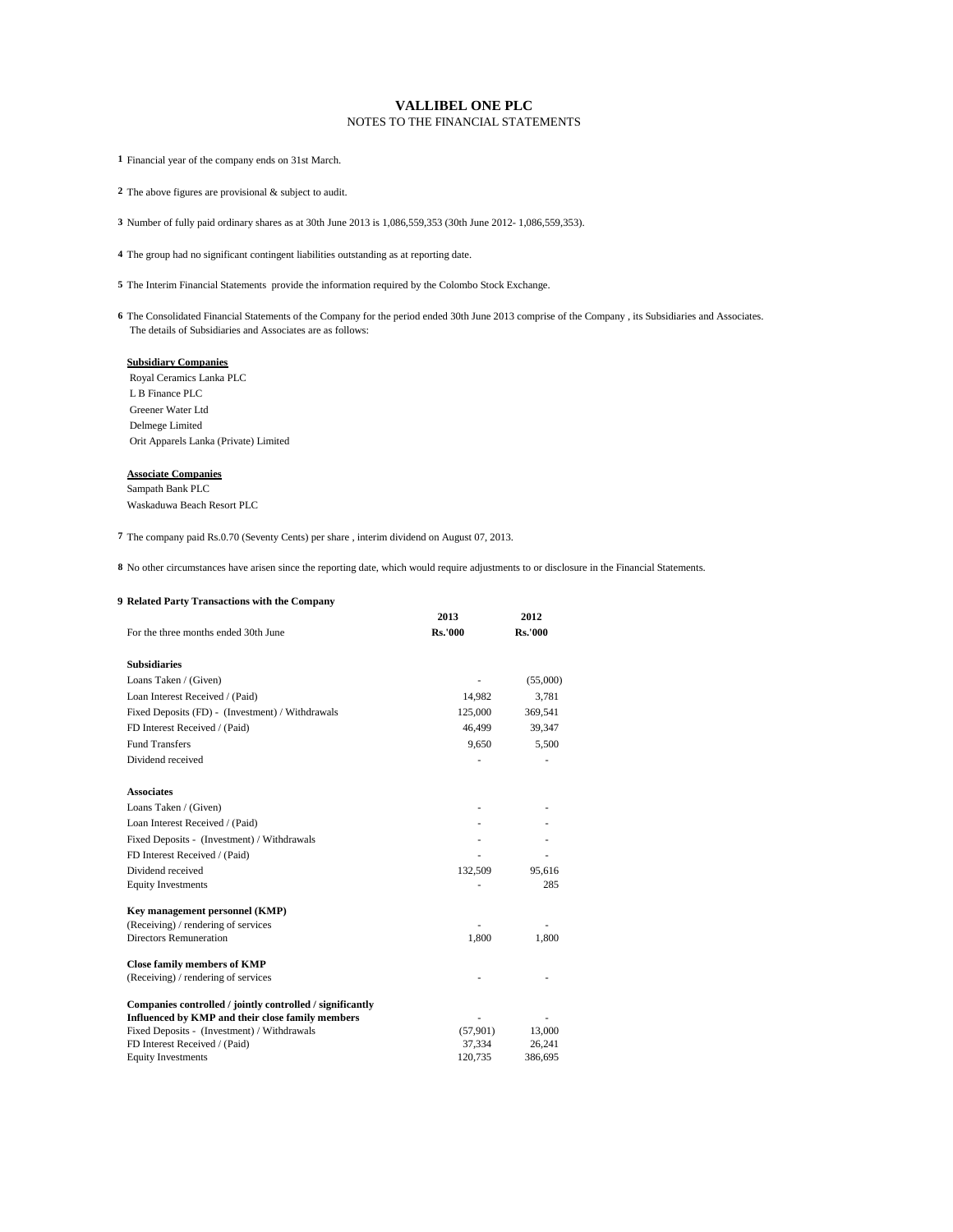#### **10 BUSINESS COMBINATIONS**

On 6th May 2013, Royal Ceramics Lanka PLC has acquired 76.95% of the voting shares of Lanka Ceramic PLC incorporated and domiciled in Sri Lanka engages in the business of mining and processing, manufacturing, retail and wholesale trading of ceramic tiles and allied products. At the date of the acquisition Lanka Ceramic PLC held 62.19% equity holding of Lanka Walltiles PLC.

## **Assets acquired and liabilities assumed**

The fair value of the identifiable assets and liabilities of Lanka Ceramic PLC together with its subsidiary as at the date of aquisistion were as follows

|                                                    | <b>Fair Value</b><br>As at<br>01-05-2013<br><b>Rs.000's</b> |
|----------------------------------------------------|-------------------------------------------------------------|
| <b>Assets</b>                                      |                                                             |
| Property, Plant & Equipment                        | 9,148,263                                                   |
| Leasehold right over land                          | 2,479                                                       |
| <b>Investment Properties</b>                       | 349,294                                                     |
| <b>Intangible Assets</b>                           | 14,534                                                      |
| Deferred Tax Assets                                | 22,369                                                      |
| <b>Inventories</b>                                 | 3,846,405                                                   |
| Debtors and Other Receivables                      | 2,100,109                                                   |
| Income tax receivable                              | 24,490                                                      |
| Short Term Deposits with Banks                     | 14,412                                                      |
| Cash in hand and at bank                           | 129,203                                                     |
|                                                    | 15,651,559                                                  |
| <b>Liabilities</b>                                 |                                                             |
| Interest Bearing Loans & Borrowings                | (4,088,400)                                                 |
| Retirement Benefit Liability                       | (541, 525)                                                  |
| Deferred Tax Liability                             | (480, 427)                                                  |
| <b>Capital Grants</b>                              | (112, 545)                                                  |
| Trade and Other Payables                           | (1,789,295)                                                 |
| <b>Income Tax Liabilities</b>                      | (11,396)                                                    |
| <b>Bank Overdraft</b>                              | (880, 197)                                                  |
|                                                    | (7,903,785)                                                 |
| Non Controlling Interest                           | (5, 152, 540)                                               |
| Total net assets acquiredat at fair value          | 2,595,234                                                   |
| Good Will                                          | 280,404                                                     |
| Purchase consideration Paid                        | (2,875,638)                                                 |
| Cash and cash equivalents of subsidiaries acquired | (736, 582)                                                  |
| Net Cash Outflow on acquisition of subsidiaries    | (3,612,220)                                                 |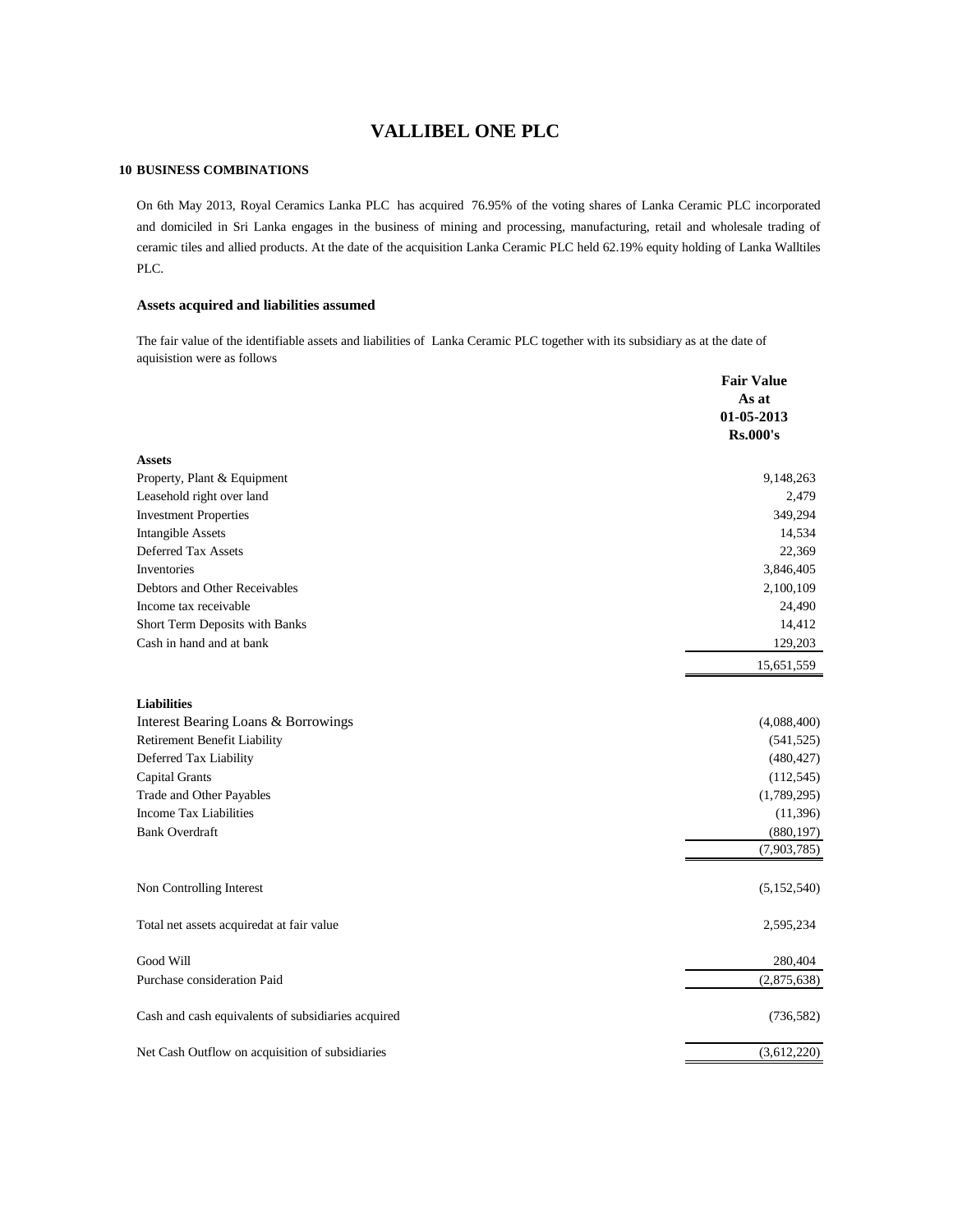| 11 Operating Segment information<br>For the period ended 30th June<br><b>Rs'000</b>                            | Investment<br>2013 | 2012         | <b>Tiles</b><br>2013 | 2012          | Sanitary wear<br>2013    | 2012          | <b>Plantation</b><br>2013 | 2012                     | <b>Bank &amp; Finance</b><br>2013 | 2012             | Hotel<br>2013            | 2012                  |
|----------------------------------------------------------------------------------------------------------------|--------------------|--------------|----------------------|---------------|--------------------------|---------------|---------------------------|--------------------------|-----------------------------------|------------------|--------------------------|-----------------------|
| Revenue                                                                                                        |                    |              | 2,132,091            | 1,383,106     | 150,981                  | 208,054       | 254,083                   | $\sim$                   | 3,089,174                         | 2,484,148        |                          |                       |
| Cost of Sales                                                                                                  |                    |              | (1,452,577)          | (750, 161)    | (99, 185)                | (133, 431)    | (297, 136)                | $\sim$                   | (1,735,408)                       | (1,202,029)      |                          | $\overline{a}$        |
| <b>Gross Profit/ (Loss)</b>                                                                                    | $\sim$             | $\sim$       | 679,514              | 632,945       | 51,795                   | 74,623        | (43,053)                  | $\sim$                   | 1,353,766                         | 1,282,119        | $\sim$                   | $\sim$                |
| Dividend income                                                                                                | 909                |              | $\sim$               | $\sim$        | $\overline{\phantom{a}}$ | $\sim$        | $\overline{\phantom{a}}$  | $\sim$                   | 279                               | $\sim$           |                          | $\sim$                |
| Other income & gains                                                                                           | $\sim$             | $\sim$       | 3,539                | 4,886         | $\sim$                   | 106           | 23,043                    | $\sim$                   | 42,941                            | 31,074           | $\sim$                   | $\sim$                |
| Administrative Expenses                                                                                        | (17, 479)          | (16,990)     | (182, 467)           | (92, 795)     | (3, 156)                 | (3,961)       | (19,952)                  | $\sim$                   | (381, 017)                        | (315, 574)       | (6, 595)                 | (6, 464)              |
| <b>Distribution Expenses</b>                                                                                   | $\sim$             | $\sim$       | (341, 554)           | (245, 430)    | (10, 865)                | (15, 229)     | $\overline{\phantom{a}}$  | $\overline{\phantom{a}}$ | $\sim$                            | $\sim$           | $\sim$                   | $\sim$                |
| Other Operating Expenses                                                                                       | $\sim$             | $\sim$       | (6, 293)             | (6, 293)      | $\sim$                   | $\sim$        | $\sim$                    | $\sim$                   | (636, 682)                        | (369, 021)       | (25)                     | $\sim$                |
| Finance Cost                                                                                                   | (6, 633)           | (22, 161)    | (290, 567)           | (260, 395)    | (9, 367)                 | (8,626)       | (9, 359)                  |                          | $\sim$                            | $\sim$           | (8)                      | (6)                   |
| Finance Income                                                                                                 | 37,381             | 26,241       | 43,176               | 79,150        | ٠                        |               |                           |                          |                                   | ×.               | 15                       | 40                    |
| Provision for fall in value of Investments                                                                     | 20,788             | (10, 524)    | $\sim$               |               |                          |               |                           |                          | $\sim$                            | ×.               | $\overline{\phantom{a}}$ | $\sim$                |
| Share of resulfs of equity accounted investees                                                                 | $\sim$             | $\sim$       |                      |               |                          |               |                           |                          | 97,565                            | 184,905          | (358)                    | 476                   |
| <b>Profit Before Value Added Tax</b>                                                                           | 34,967             | (23, 434)    | (94, 652)            | 112,068       | 28,408                   | 46,913        | (49, 321)                 | ×,                       | 476,852                           | 813,504          | (6,970)                  | (5,954)               |
| Value Added Tax on Financial Services                                                                          | $\sim$             | $\sim$       | $\sim$               | $\sim$        | $\sim$                   | $\sim$        | $\overline{\phantom{a}}$  | $\overline{\phantom{a}}$ | (25,064)                          | (41, 291)        | $\sim$                   | $\sim$                |
| Profit / (loos) Before Tax                                                                                     | 34,967             | (23, 434)    | (94, 652)            | 112,068       | 28,408                   | 46,913        | (49, 321)                 | $\sim$                   | 451,788                           | 772,213          | (6,970)                  | (5,954)               |
| Income Tax Expense                                                                                             | (19, 558)          | (14, 760)    | 5,125                | 1,326         | (2,684)                  | $\sim$        | (1, 379)                  | $\sim$                   | (113, 534)                        | (245, 646)       | (4)                      | (11)                  |
| Profit / (Loss) for the period                                                                                 | 15,409             | (38, 194)    | (89, 527)            | 113,394       | 25,724                   | 46,913        | (50, 700)                 | $\sim$                   | 338,254                           | 526,567          | (6,975)                  | (5,965)               |
| <b>12 Segment Assets and Liabilities</b>                                                                       |                    |              |                      |               |                          |               |                           |                          |                                   |                  |                          |                       |
| <b>Total Assets</b>                                                                                            | 9,763,494          | 9,209,925    | 25,362,767           | 12,569,396    | 2,558,866                | 2,307,900     | 2,602,236                 | ٠                        | 61,633,042                        | 50,197,739       | 385,210                  | 378,314               |
| <b>Total Liabilities</b>                                                                                       | 283,057            | 537,184      | 13,338,566           | 4,448,739     | 457,501                  | 473,695       | 1,268,618                 | $\sim$                   | 49,796,710                        | 39,234,281       | 10,309                   | 10,468                |
| 13 Other Segment Information<br>Total cost incurred during thr period toacquire<br>Property, Plant & Equipment | 1,032              | 4,083        | 110,401              | 129,128       | 7,913                    | 2,288         | 24,211                    | $\sim$                   | 59,355                            | 132,363          | 6,575                    | 5,071                 |
| Depreciation<br>provision for retirement benefit Liability                                                     | 2,113<br>$\sim$    | 1,846<br>430 | 165,628<br>16,825    | 78,970<br>725 | 17,042<br>1,606          | 24,479<br>882 | 20,584<br>18,374          | $\sim$                   | 72,769<br>10,922                  | 70,177<br>10,309 | $\overline{7}$<br>٠      | $\overline{7}$<br>109 |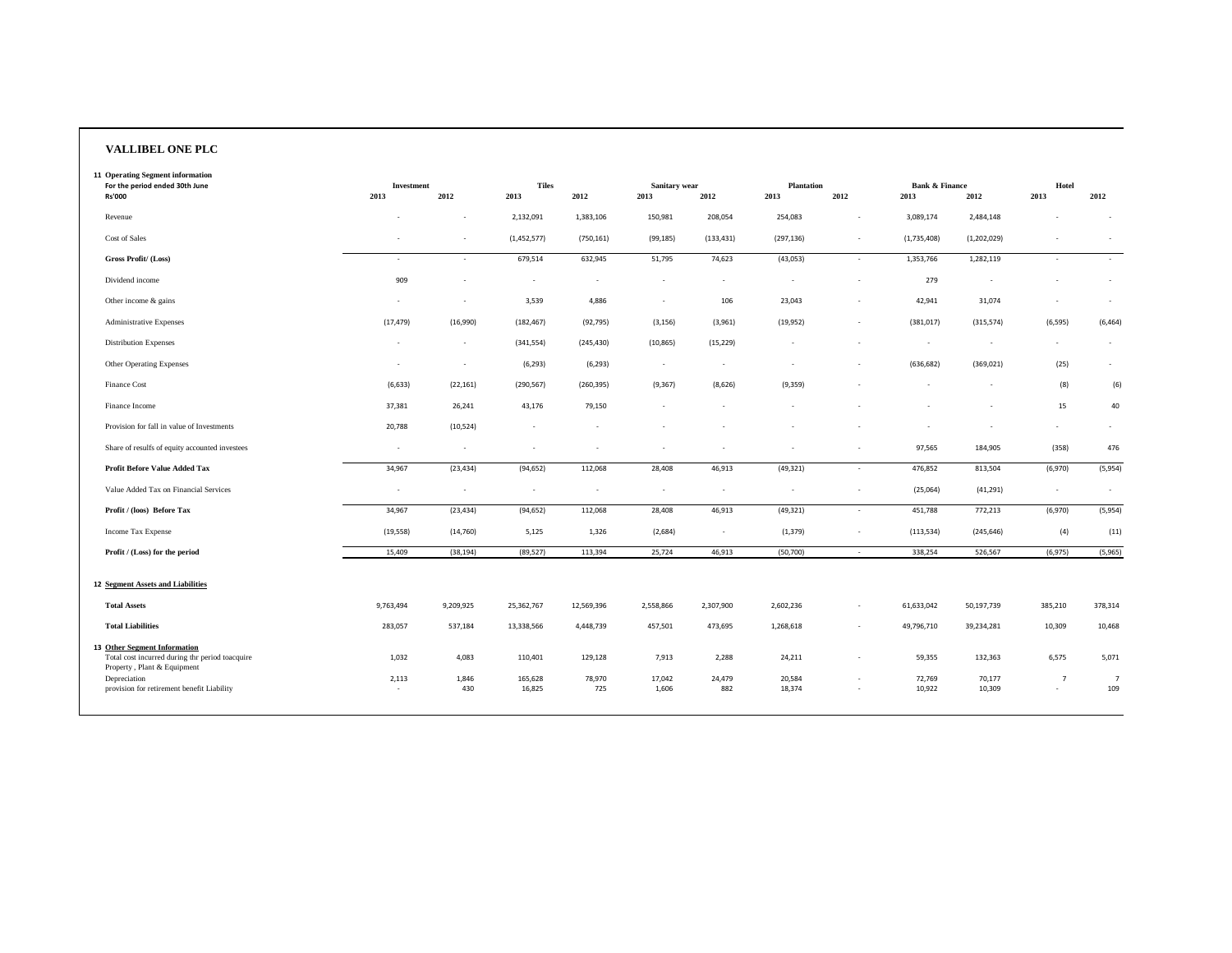| <b>VALLIBEL ONE PLC</b>                                                                                        |                          |               |                    |              |                    |            |                  |                 |                          |              |                   |                   |
|----------------------------------------------------------------------------------------------------------------|--------------------------|---------------|--------------------|--------------|--------------------|------------|------------------|-----------------|--------------------------|--------------|-------------------|-------------------|
| 11 Operating Segment information<br>For the period ended 30th June<br><b>Rs'000</b>                            | Consumer<br>2013         | 2012          | Life style<br>2013 | 2012         | Tea & Coir<br>2013 | 2012       | Apparel<br>2013  | 2012            | Other<br>2013            | 2012         | Group<br>2013     | 2012              |
| Revenue                                                                                                        | 438,282                  | 418,386       | 300,933            | 344,012      | 74,955             | 286,561    | 2,132,909        | 1,764,840       | 683,112                  | 376,002      | 9,256,520         | 7,265,109         |
| Cost of Sales                                                                                                  | (347, 854)               | (358, 926)    | (221, 656)         | (250, 613)   | (71, 499)          | (271, 102) | (2, 145, 788)    | (1,789,924)     | (552, 165)               | (235, 263)   | (6,923,270)       | (4,991,448)       |
| Gross Profit/ (Loss)                                                                                           | 90,427                   | 59,460        | 79,278             | 93,398       | 3,456              | 15,460     | (12, 879)        | (25,084)        | 130,947                  | 140,739      | 2,333,251         | 2,273,661         |
| Dividend income                                                                                                | $\overline{\phantom{a}}$ | $\sim$        | $\sim$             | $\sim$       | $\sim$             | $\sim$     | $\sim$           | $\sim$          | $\overline{\phantom{a}}$ | $\sim$       | 1,188             | $\sim$            |
| Other income & gains                                                                                           | 127                      | 10,426        | 4,380              | 4,183        | 2,189              | 1,360      | 87,570           | 13,434          | 18,357                   | 7,826        | 182,147           | 73,294            |
| Administrative Expenses                                                                                        | (30, 136)                | (43, 202)     | (35, 862)          | (32, 774)    | (10, 316)          | (11, 743)  |                  | $\sim$          | (73, 711)                | (117, 477)   | (760, 689)        | (640, 981)        |
| <b>Distribution Expenses</b>                                                                                   | (63, 694)                | (63, 694)     | (27, 406)          | (26, 671)    | (1, 197)           | (2, 274)   | $\sim$           | $\sim$          | (47, 297)                | (22, 601)    | (492, 014)        | (375, 899)        |
| <b>Other Operating Expenses</b>                                                                                | 420                      | 1,355         | $\sim$             | (1,927)      | (747)              | (3,029)    | (101, 868)       | (97, 976)       | (31)                     | (10,032)     | (745, 228)        | (486, 923)        |
| <b>Finance Cost</b>                                                                                            | (50, 953)                | (60, 777)     | (18,940)           | (10, 569)    | (374)              | (1, 397)   | (69, 231)        | (12, 184)       | (33, 813)                | (26, 421)    | (489, 246)        | (402, 535)        |
| Finance Income                                                                                                 |                          |               |                    |              |                    |            |                  |                 |                          | 22,971       | 80,572            | 128,403           |
| Provision for fall in value of Investments                                                                     |                          |               |                    |              |                    |            |                  |                 |                          | $\sim$       | 20,788            | (10, 524)         |
| Share of resulfs of equity accounted investees                                                                 |                          |               |                    |              |                    |            |                  |                 |                          | $\sim$       | 97,207            | 185,381           |
| <b>Profit Before Value Added Tax</b>                                                                           | (53,809)                 | (96, 432)     | 1,450              | 25,641       | (6,990)            | (1,623)    | (96, 409)        | (121, 810)      | (5, 548)                 | (4,994)      | 227,977           | 743,878           |
| Value Added Tax on Financial Services                                                                          | ٠                        |               | $\sim$             |              | $\sim$             | ٠          |                  |                 | $\sim$                   | $\sim$       | (25,064)          | (41, 291)         |
| Profit / (loos) Before Tax                                                                                     | (53,809)                 | (96, 432)     | 1,450              | 25,641       | (6,990)            | (1,623)    | (96, 409)        | (121, 810)      | (5, 548)                 | (4,994)      | 202,913           | 702,587           |
| Income Tax Expense                                                                                             | $\sim$                   | $\sim$        | (130)              | (9, 338)     | $\sim$             | (80)       | $\sim$           | (1,260)         | 4,907                    | 50,564       | (127, 256)        | (219, 205)        |
| Profit / (Loss) for the period                                                                                 | (53.809)                 | (96, 432)     | 1,320              | 16,303       | (6,990)            | (1,703)    | (96, 409)        | (123,070)       | (641)                    | 45,570       | 75,656            | 483,382           |
| <b>12 Segment Assets and Liabilities</b>                                                                       |                          |               |                    |              |                    |            |                  |                 |                          |              |                   |                   |
| <b>Total Assets</b>                                                                                            | 1,524,293                | 2,142,036     | 895,465            | 777,040      | 112,698            | 217,866    | 5,780,648        | 5,326,218       | 5,042,279                | 4,014,623    | 115,660,998       | 87,141,056        |
| <b>Total Liabilities</b>                                                                                       | 1,537,354                | 1,394,561     | 514,923            | 675,350      | 37,542             | 118,751    | 4,262,334        | 3,226,028       | 2,621,854                | 1,761,385    | 74,128,768        | 51,880,442        |
| 13 Other Segment Information<br>Total cost incurred during thr period toacquire<br>Property, Plant & Equipment | 267                      | 416           | 3,058              | $\sim$       | $\sim$             | 1,274      | 43,002           | 71,612          | 3,928                    | 52,503       | 259,742           | 398,737           |
| Depreciation<br>provision for retirement benefit Liability                                                     | 833<br>525               | 822<br>$\sim$ | 2,322<br>822       | 1,240<br>662 | 681<br>285         | 720<br>285 | 53,638<br>12,820 | 53,445<br>4,568 | 21,089<br>12,352         | 6,265<br>988 | 356,706<br>74,531 | 237,972<br>18,957 |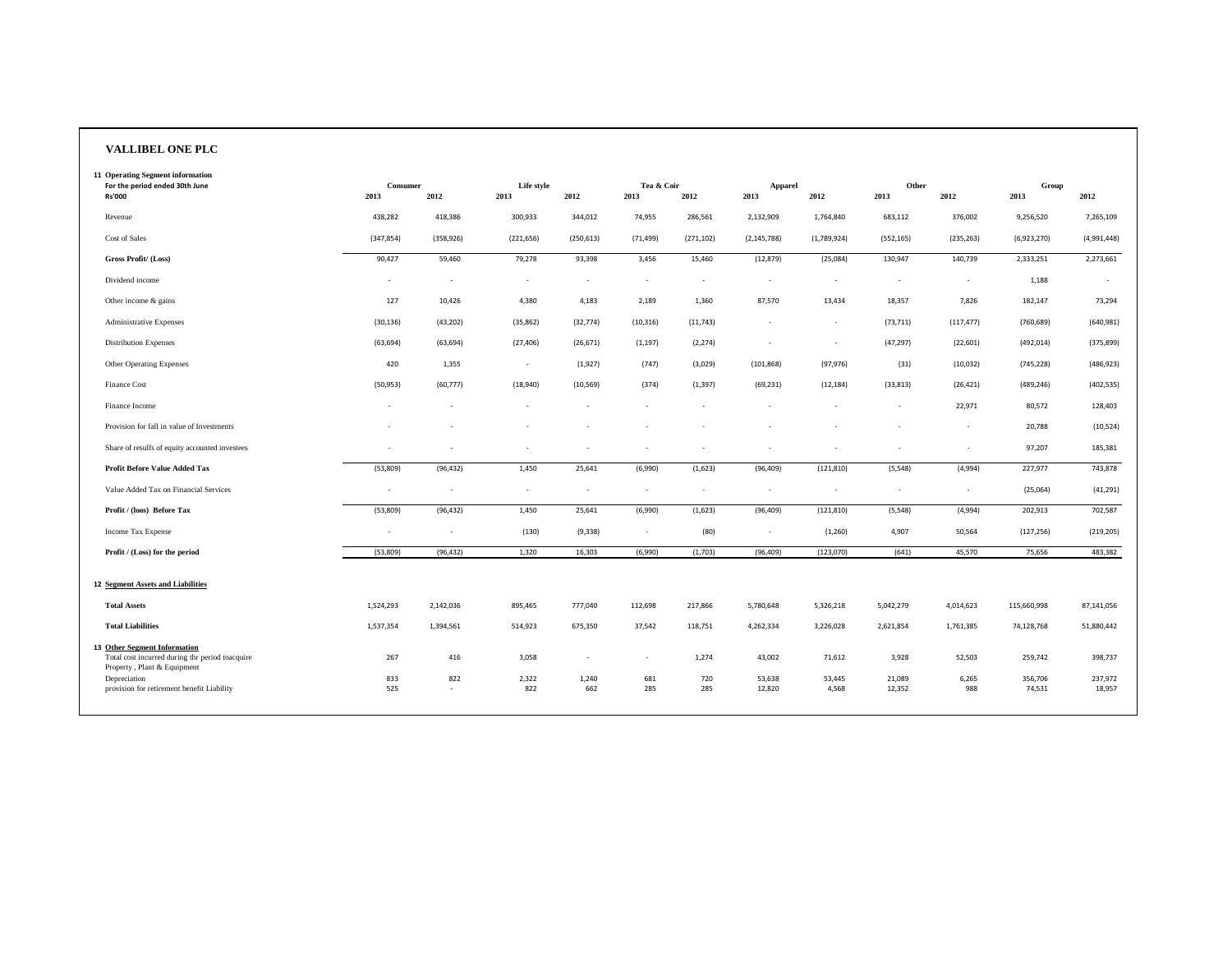#### **14BASIS OF PREPARATION**

The interim condensed financial statements have been prepared in compliance with Sri Lanka Accounting StandardLKAS 34 - Interim Financial Reporting. These interim condensed financial statements should be read inconjunction with the annual financial statements for the year ended 31 March 2012, and changes to the accountingpolicies as given in Note 16to these financial statements.

For all periods up to and including the year ended 31 March 2012, the Group prepared its financial statements inaccordance with SLAS which were effective up to 31 March 2012. The financial statements for the quarter ended30 June 2013 are the first financial statements presented in accordance with Sri Lanka AccountingStandards (SLFRS/LKAS) immediately effective from 1 April 2012.

The effect of the transition to SLFRS/LKAS on previously reported financial positions of the Group and the Company is given in Notes to the Reconciliations.

The interim condensed financial statements have been prepared on a historical cost basis, except for, land and buildings and certain financial instruments.

The interim condensed financial statements are presented in Sri Lankan Rupees and all values are rounded to thenearest thousand except when otherwise indicated.

## **15BASIS OF CONSOLIDATION**

.

The interim condensed consolidated financial statements comprise the financial statements of the company and itssubsidiaries as at each reporting date.

Effective from 1st April 2012 the basis of consolidation will include the following changes;

**15. 1** Losses within a subsidiary are attributed to the non-controlling interest even if that results in a deficit balance.

**15.2** A change in the ownership interest of a subsidiary, without a loss of control, is accounted for as an equity transaction.

**15.3** If the Group loses control over a subsidiary, it:

Derecognises the assets (including goodwill) and liabilities of the subsidiary Derecognises the carrying amount of any non-controlling interest Derecognises the cumulative translation differences, recorded in equity Recognises the fair value of the consideration received Recognises the fair value of any investment retained Recognises any surplus or deficit in profit or loss Reclassifies the parent's share of components previously recognised in other comprehensive income to profit or lossor retained earnings, as appropriate.

**15.4** The Group measures goodwill at the acquisition date as the fair value of the consideration transferred including therecognised amount of any non-controlling interests in the acquiree, less the net recognised amount (generally fairvalue) of the identifiable assets acquired and liabilities assumed, all measured as of the acquisition date. When theexcess is negative, a bargain purchase gain is recognised immediately in profit or loss

The Group elects on a transaction-by-transaction basis whether to measure non-controlling interests at fair value,or at their proportionate share of the recognised amount of the identifiable net assets, at the acquisition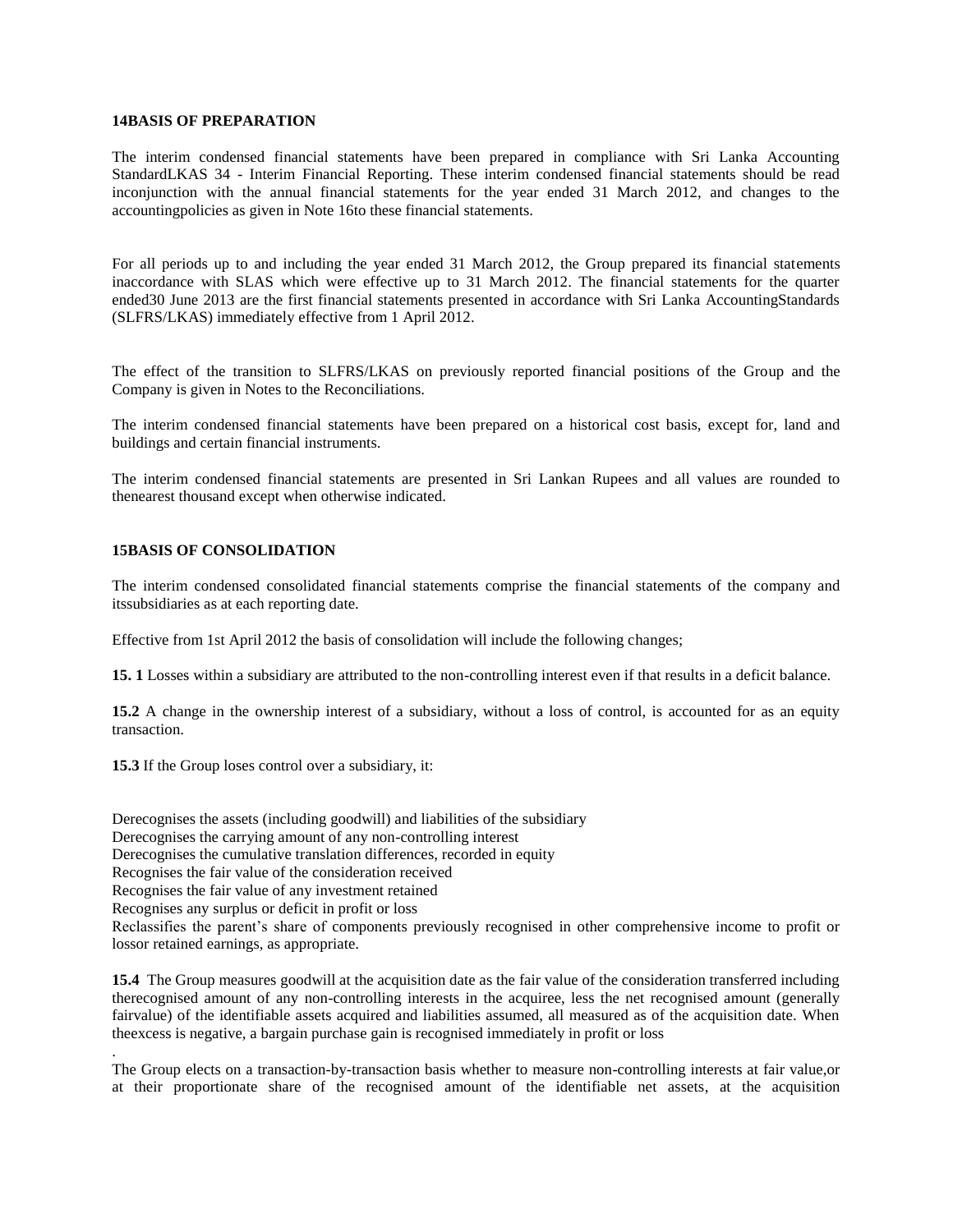date.Transaction costs, other than those associated with the issue of debt or equity securities, that the Group incurs inconnection with a business combination are expensed as incurred.

**15.5** In a business combination achieved in stages, the Group remeasures its previously held equity interest at fair value inthe acquiree at each acquisition-date and recognise the resulting gain or loss, if any, in profit or loss.

**15.6** Upon loss of significant influence over the associate, the Group measures and recognises any retaining investment atits fair value. Any difference between the carrying amount of the associate upon loss of significant influence and thefair value of the retaining investment and proceeds from disposal is recognised in profit or loss.

# **16 SIGNIFICANT ACCOUNTING POLICIES**

The changes to accounting policies set out below have been applied consistently to all periods presented in theseinterim condensed financial statements and in preparing the opening SLFRS/LKAS statement of financial position asat 1 April 2011 for the purpose of the transition to SLFRS/LKAS, unless otherwise indicated.

The presentation and classification of the financial statements of the previous year have been amended, whererelevant, for better presentation and to be comparable with those of the current year.

#### **16.1 Financial Assets**

#### **16.1.1 Financial Assets– Initial Recognition and Subsequent measurement**

Financial assets within the scope of LKAS 39 are classified as Financial Assets held for trading, Loans and Receivables, Lease rentals receivable & Stock out on hire, Financial assets available-for-sale, Financial assets held-to-maturity and Other Financial Assets.

#### **Date of recognition**

All financial assets are initially recognised on the trade date, i.e., the date that the Group becomes a party to the contractual provisions of the instrument. This includes 'regular way trades': purchases or sales of financial assets that require delivery of assets within the time frame generally established by regulation or convention in the market place.

#### **Initial Measurement of Financial Assets**

The classification of financial assets at initial recognition depends on their purpose and characteristics and the management's intention in acquiring them. All financial assets are measured initially at their fair value plus transaction costs, except in the case of financial assets recorded at fair value through profit or loss.

#### **Financial assets at fair value through profit or loss**

A financial asset is classified as fair value through profit or loss if it is held for trading or is designated at fair value through profit of loss.

#### - **Financial assets or financial liabilities held for trading**

Financial assets held for trading are recorded in the statement of financial position at fair value. Changes in fair value are recognized in 'Finance income'. Interest and dividend income or expense is recorded in Finance Income or Finance cost according to the terms of the contract, or when the right to the payment has been established.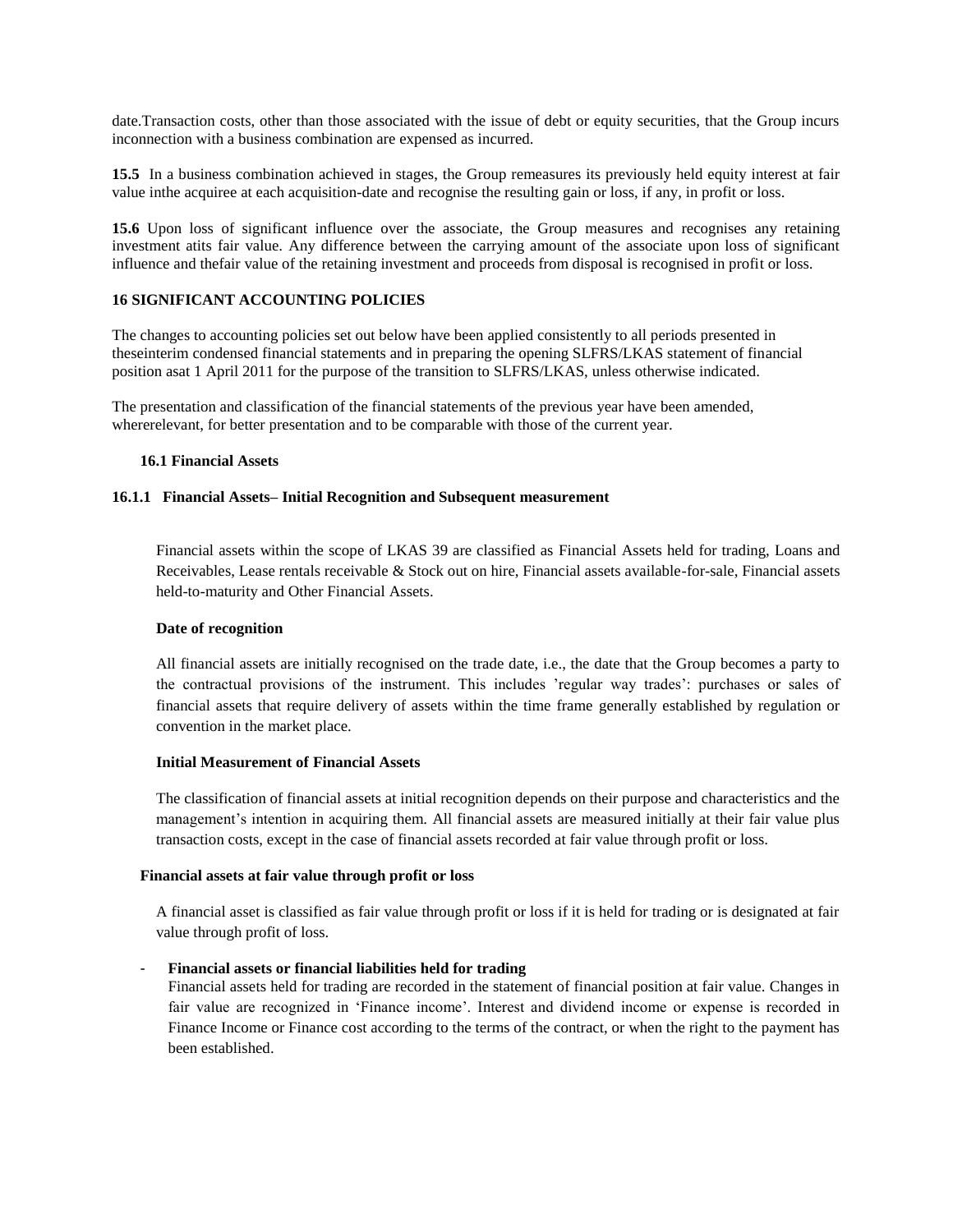#### - **Financial assets designated at fair value through profit or loss (FVTPL)**

Financial assets may be designated by management at fair value through profit or loss in the following circumstances:

- designation eliminates or significantly reduces the inconsistent treatment that would otherwise arise from measuring the assets or recognizing gains or losses on them on a different basis or
- the assets are part of a group of financial assets, financial liabilities or both, which are managed and their performance evaluated on a fair value basis

Financial assets at fair value through profit or loss are recorded in the statement of financial position at fair value. Changes in fair value are recorded in 'Net gain or loss on financial instrument designated at fair value through profit or loss. Interest earned or incurred is accrued in 'Interest income' using the effective interest rate (EIR), while dividend income is recorded in 'Finance Income' when the right to the payment has been established.

## **Held- to- maturity financial assets**

Held to maturity financial investments are financial assets with fixed or determinable payments and fixed maturities, which the group has the intention and ability to hold to maturity. Subsequent to initial recognition, held to maturity financial investments are measured at amortised cost using the Effective Interest Rate (EIR), less impairment. Amortised cost is calculated by taking into account any discount or premium on acquisition and fees that are an integral part of the EIR. The amortisation is included in 'Interest income' in the income statement. The losses arising from impairment of such investments are recognised in the income statement line 'Finance Cost".

If the group were to sell or reclassify more than an insignificant amount of held to maturity investments before maturity (other than in certain specific circumstances), the entire category would be tainted and would have to be reclassified as available for sale. Furthermore, the Group would be prohibited from classifying any financial asset as held to maturity during the following two years.

# **Financial Assets Classified as Loans, Lease Rental Receivables Stock out on Hire and Other Financial Assets**

This includes the financial assets with fixed or determinable payments that are not quoted in an active market.

After initial measurement, subsequently is measured at amortised cost using the EIR, less allowance for impairment. Amortised cost is calculated by taking into account any discount or premium on acquisition and fees and costs that are an integral part of the EIR. The amortisation is included in 'Revenue' in the statement of comprehensive income. The losses arising from impairment are recognised in the statement of comprehensive income in Other operating expenses.

# **Available for sale financial investments**

Available for sale investments include equity and debt securities. Equity investments classified as available for sale are those which are neither classified as held for trading nor designated at fair value through profit or loss. Debt securities in this category are intended to be held for an indefinite period of time and may be sold in response to needs for liquidity or in response to changes in the market conditions. The group has not designated any loans or receivables as available for sale. After initial measurement, available for sale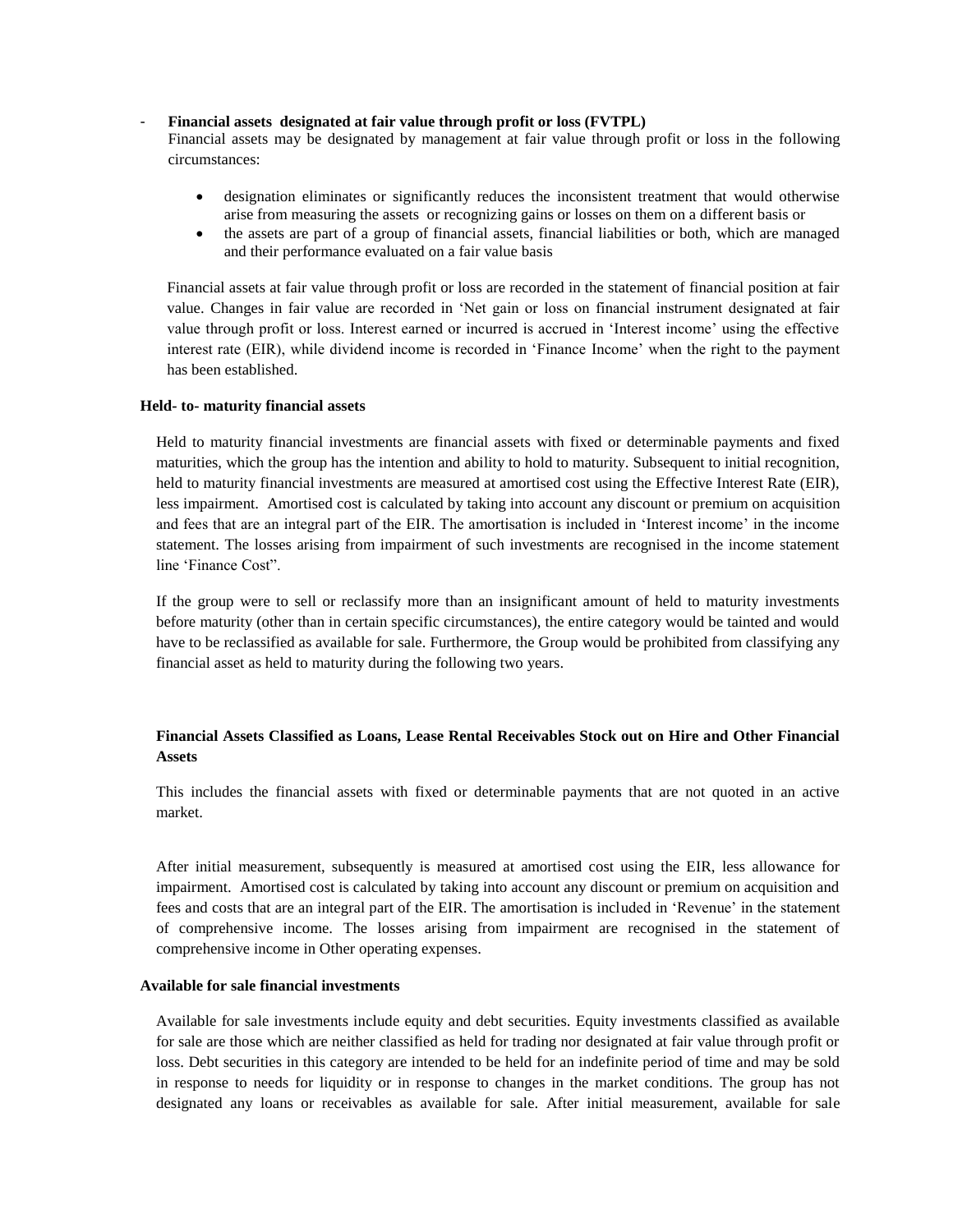financial investments are subsequently measured at fair value. Unrealised gains and losses are recognised directly in equity in the 'Available for sale reserve. When the investment is disposed of, the cumulative gain or loss previously recognised in equity is recognised in the income statement in 'Finance Income'. Where the group hold more than one investment in the same security, they are deemed to be disposed of on a first–in first–out basis. Interest earned whilst holding available for sale financial investments is reported as interest income using the EIR. Dividends earned whilst holding available for sale financial investments are recognised in statement of comprehensive income as Finance Income when the right of the payment has been established. The losses arising from impairment of such investments are recognised in the statement of comprehensive income in 'Finance Cost' and removed from the 'Available for sale reserve.

## **16.1.2 'Day 1' profit or loss**

When the transaction price differs from the fair value of other observable current market transactions in the same instrument, or based on a valuation technique whose variables include only data from observable markets, the group immediately recognises the difference between the transaction price and fair value (a 'Day 1' profit or loss) in 'comprehensive income'.

#### **Reclassification of financial assets**

The Group may reclassify financial assets (other than those designated at FVTPL upon initial recognition, in certain circumstances:

- Out of the 'held for trading' category and into the 'available for sale', 'loans and receivables', or 'held to maturity' categories.
- Out of the 'available for sale' category and into the 'loans and receivables', 'held for trading category' or 'held- to-maturity'.

Reclassifications are recorded at fair value at the date of reclassification, which becomes the new amortised cost. For a financial asset reclassified out of the 'available for sale' category, any previous gain or loss on that asset that has been recognised in equity is amortised to profit or loss over the remaining life of the investment using the EIR. Any difference between the new amortised cost and the expected cash flows is also amortised over the remaining life of the asset using the EIR. If the asset is subsequently determined to be impaired, then the amount recorded in equity is recycled to the income statement.

Out of the 'held for trading' category and into the 'loans and receivables' category if it meets the definition of loans and receivables and the group has the intention and ability to hold the financial asset for the foreseeable future or until maturity. If a financial asset is reclassified, and if the group subsequently increases its estimates of future cash receipts as a result of increased recoverability of those cash receipts, the effect of that increase is recognised as an adjustment to the EIR from the date of the change in estimate.

Reclassification is at the election of management, and is determined on an instrument by instrument basis.

#### **Fair value of financial instruments**

The fair value of financial instruments that are traded in active markets at each reporting date is determined by reference to quoted market prices or dealer price quotations (bid price for long positions and ask price for short positions), without any deduction for transaction costs.

For financial instruments not traded in an active market, the fair value is determined using appropriate valuation techniques. Such techniques may include: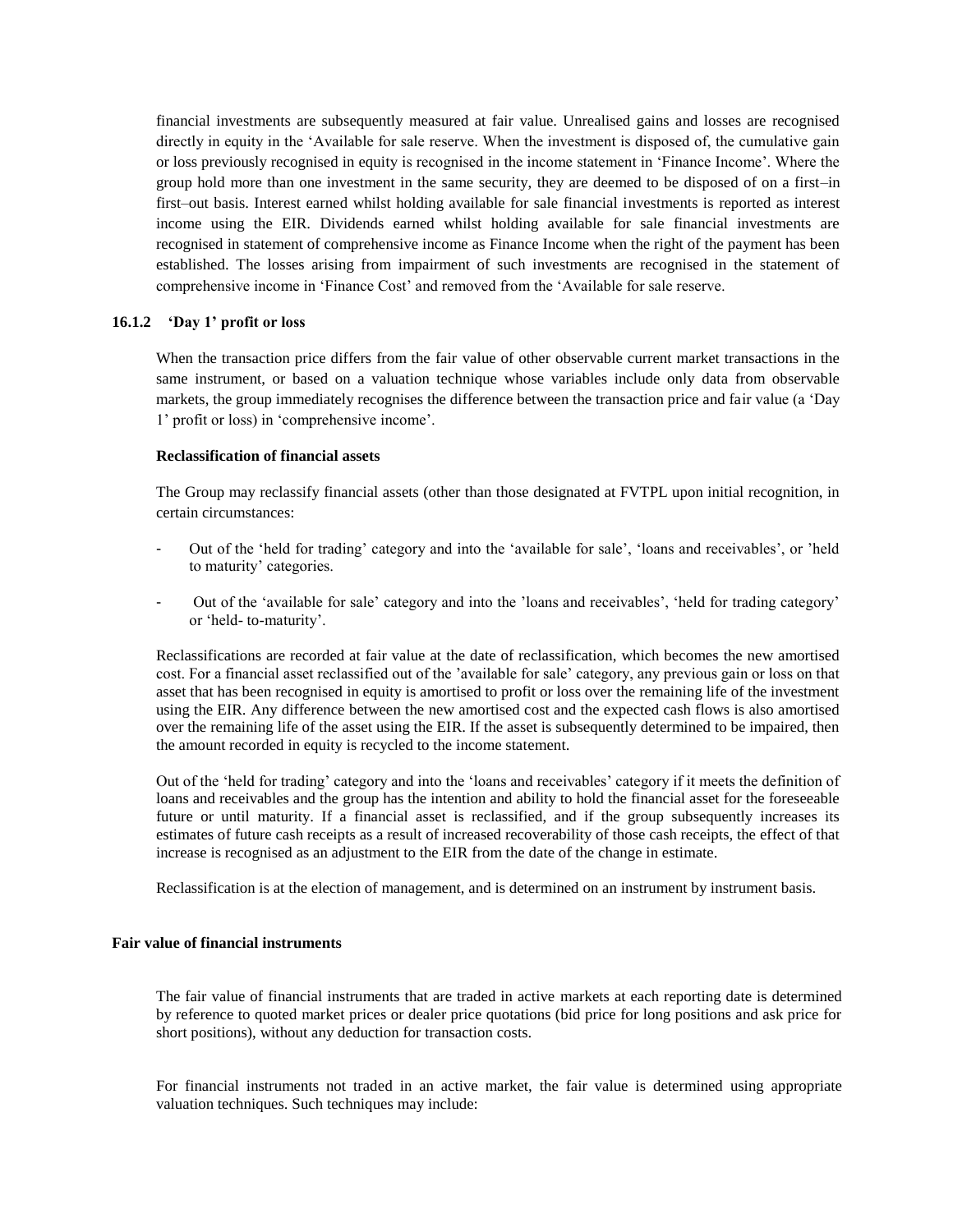- Using recent arm's length market transactions
- Reference to the current fair value of another instrument that is substantially the same
- A discounted cash flow analysis or other valuation models.

An analysis of fair values of financial instruments and further details as to how they are measured are provided in the financial statements.

#### **16.1.3Derecognition of financial assets**

A financial asset (or, where applicable a part of a financial asset or part of a group of similar financial assets) is derecognised when:

- The rights to receive cash flows from the asset have expired
- The Group has transferred its rights to receive cash flows from the asset or has assumed an obligation to pay the received cash flows in full without material delay to a third party under a 'pass–through' arrangement; and either:
	- $\checkmark$  The Group has transferred substantially all the risks and rewards of the asset

or

 $\checkmark$  The Group has neither transferred nor retained substantially all the risks and rewards of the asset, but has transferred control of the asset

When the Group has transferred its rights to receive cash flows from an asset or has entered into a pass– through arrangement, and has neither transferred nor retained substantially all of the risks and rewards of the asset nor transferred control of the asset, the asset is recognised to the extent of the Group's continuing involvement in the asset. In that case, the Group also recognises an associated liability. The transferred asset and the associated liability are measured on a basis that reflects the rights and obligations that the Group has retained.

Continuing involvement that takes the form of a guarantee over the transferred asset is measured at the lower of the original carrying amount of the asset and the maximum amount of consideration that the Group could be required to repay.

# **16.1.4 Impairment of financial assets**

The Group assesses at each reporting date, whether there is any objective evidence that a financial asset or a group of financial assets is impaired. A financial asset or a group of financial assets is deemed to be impaired if, and only if, there is objective evidence of impairment as a result of one or more events that have occurred after the initial recognition of the asset (an 'incurred loss event') and that loss event (or events) has an impact on the estimated future cash flows of the financial asset or the group of financial assets that can be reliably estimated.

# **i. Loans and advances to customers and Lease and Stock out on hire**

Losses for impaired loans are recognised promptly when there is objective evidence that impairment of a loan or portfolio of loans has occurred. Impairment allowances are calculated on individual loans and for groups of loans, this is done collectively. Impairment losses are recorded as charges to the statement of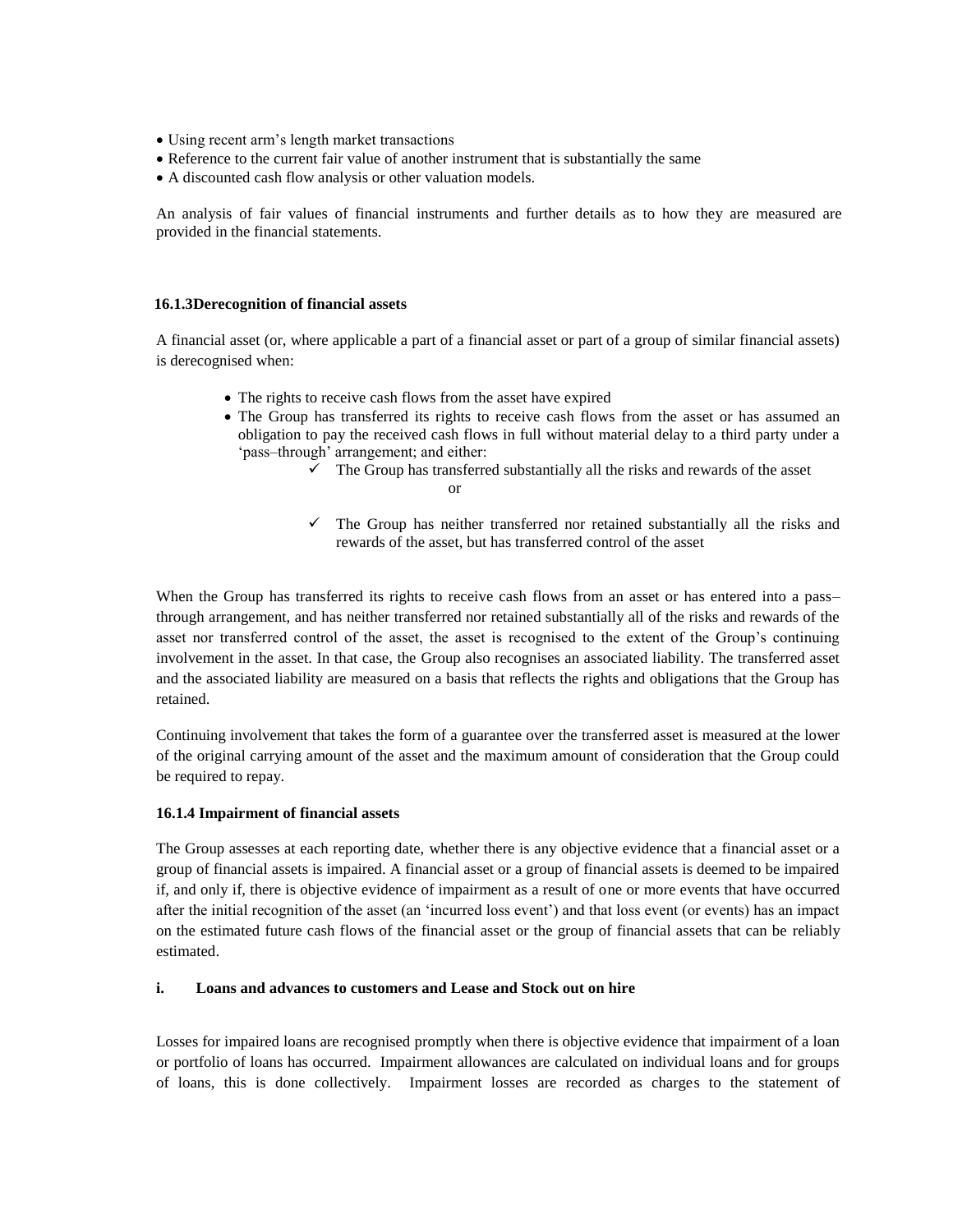comprehensive income. The carrying amount of impaired loans on the reporting date is reduced through the use of impairment allowance accounts. Losses expected from future events are not recognised.

#### **Individually assessed loans and advances and Lease and Stock out on hire**

For all loans that are considered individually significant, the group assesses on a case-by-case basis at each reporting date whether there is any objective evidence that a loan is impaired. The criteria used to determine that there is such objective evidence includes:

- known cash flow difficulties experienced by the borrower;
- past due contractual payments of either principal or interest;
- breach of loan covenants or conditions;
- the probability that the borrower will enter bankruptcy or other financial realisation; and
- a significant downgrading in credit rating by an external credit rating agency.

For those loans where objective evidence of impairment exists, impairment losses are determined considering the following factors:

- Group's aggregate exposure to the customer;
- the viability of the customer's business model and their capacity to trade successfully out of financial difficulties and generate sufficient cash flow to service debt obligations;
- the amount and timing of expected receipts and recoveries;
- the complexity of determining the aggregate amount and ranking of all creditor claims and the extent to which legal and insurance uncertainties are evident;
- therealisable value of security and likelihood of successful repossession; and
- the likely deduction of any costs involved in recovery of amounts outstanding;

Impairment losses are calculated by discounting the expected future cash flows of a loan at its original effective interest rate and comparing the resultant present value with the loan's current carrying amount. The impairment allowances on individually significant accounts are reviewed more regularly when circumstances require. This normally encompasses re-assessment of the enforceability of any collateral held and the timing and amount of actual and anticipated receipts. Individually assessed impairment allowances are only released when there is reasonable and objective evidence of a reduction in the established loss estimate.

#### **Collectively assessed loans and advances and Lease &Stock out on hire**

Impairment is assessed on a collective basis in two circumstances:

- to cover losses which have been incurred but have not yet been identified on loans subject to individual assessment; and
- for homogeneous groups of loans that are not considered individually significant.

#### **Incurred but not yet identified impairment**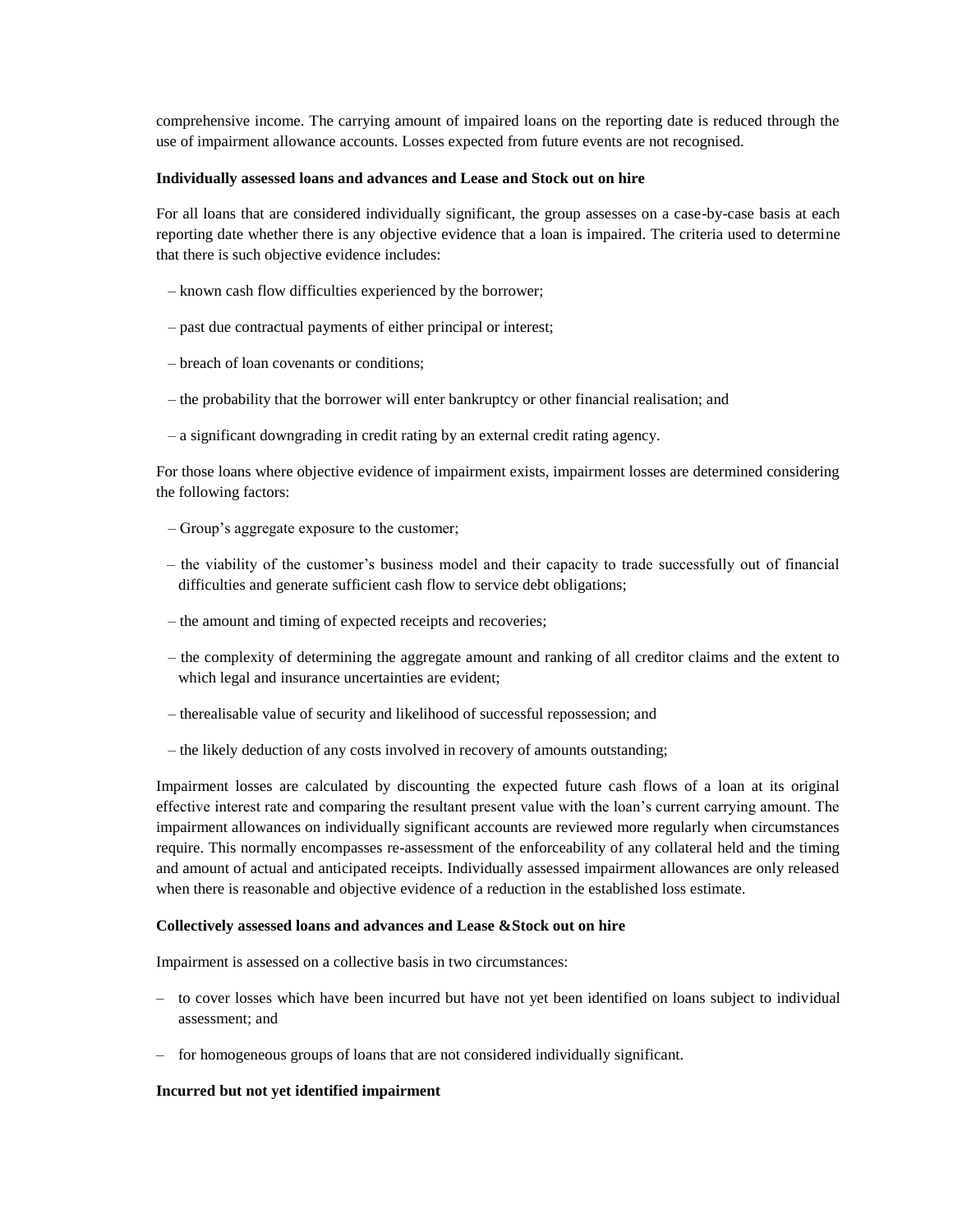Individually assessed loans for which no evidence of loss has been specifically identified on an individual basis are grouped together according to their credit risk characteristics for the purpose of calculating an estimated collective loss. This reflects impairment losses that the group has incurred as a result of events occurring before the reporting date, which the group is not able to identify on an individual loan basis, and that can be reliably estimated. These losses will only be individually identified in the future. As soon as information becomes available which identifies losses on individual loans within the group, those loans are removed from the group and assessed on an individual basis for impairment.

The collective impairment allowance is determined after taking into account:

- Historical loss experience in portfolios of similar credit risk; and
- Management's experienced judgment as to whether current economic and credit conditions are such that the actual level of inherent losses at the reporting date is likely to be greater or less than that suggested by historical experience.

#### **Homogeneous groups of loans and advances and Lease &Stock out on hire**

Statistical methods are used to determine impairment losses on a collective basis for homogeneous groups of loans. Losses in these groups of loans are recorded on an individual basis when individual loans are written off, at which point they are removed from the group.

Following method is used to calculate historical loss experience on a collective basis:

Net flow Rate method

Under this methodology the movement in the outstanding balance of customers in to bad categories over the periods are used to estimate the amount of loans that will eventually be written off as a result of the events occurring before the financial position date which the Group is not able to identify on an individual loan basis, and that can be reliably estimated.

Under above methodology, loans are grouped into ranges according to the number of days in arrears and statistical analysis is used to estimate the likelihood that loans in each range will progress through the various stages of delinquency, and ultimately prove irrecoverable.

Current economic conditions and portfolio risk factors are also evaluated when calculating the appropriate level of allowance required to cover inherent loss.

These additional macro and portfolio risk factors may include:

- Recent loan portfolio growth and product mix,
- Unemployment rates, Gross Domestic Production (GDP) growth, inflation
- Exchange rates, interest rates
- Changes in government laws and regulations

## **Write-off of loans and advances**

Loans (and the related impairment allowance accounts) are normally written off, either partially or in full, when there is no realistic prospect of recovery. Where loans are secured, this is generally after receipt of any proceeds from the realisation of security.

#### **Reversals of impairment**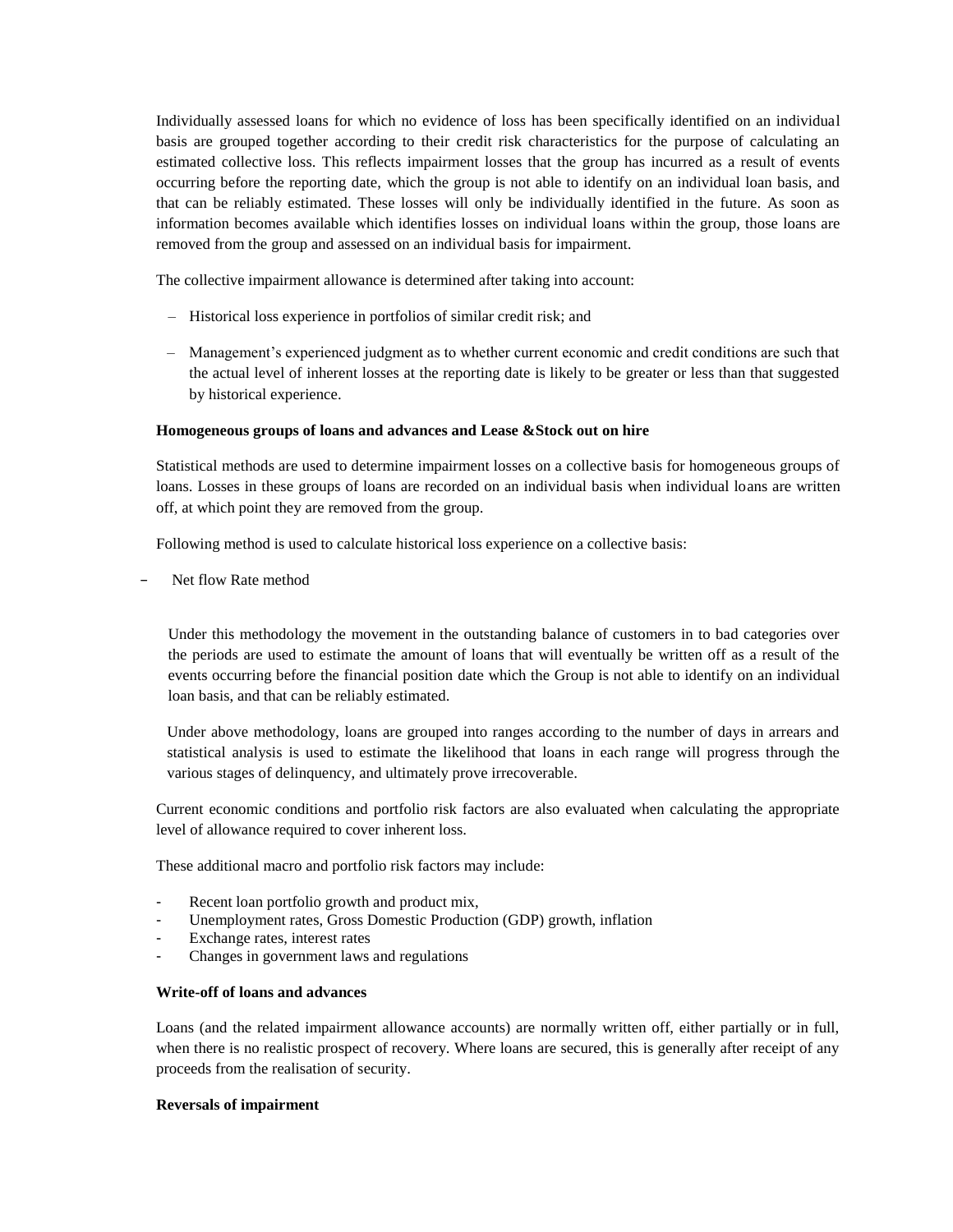If the amount of an impairment loss decreases in a subsequent period, and the decrease can be related objectively to an event occurring after the impairment was recognised, the excess is written back by reducing the loan impairment allowance account accordingly. The write-back is recognised in the income statement.

## **ii. Available for sale financial investments**

For available for sale financial investments, the Group assesses at each reporting date whether there is objective evidence that an investment is impaired. In the case of debt instruments classified as available for sale, the group assesses individually whether there is objective evidence of impairment.

However, the amount recorded for impairment is the cumulative loss measured as the difference between the amortised cost and the current fair value, less any impairment loss on that investment previously recognised in the statement of comprehensive income. Future interest income is based on the reduced carrying amount and is accrued using the rate of interest used to discount the future cash flows for the purpose of measuring the impairment loss. The interest income is recorded as part of 'Interest income'. If, in a subsequent period, the fair value of a debt instrument increases and the increase can be objectively related to a credit event occurring after the impairment loss was recognised in the income statement, the impairment loss is reversed through the income statement.

In the case of equity investments classified as available for sale, objective evidence would also include a 'significant' or 'prolonged' decline in the fair value of the investment below its cost. Where there is evidence of impairment, the cumulative loss measured as the difference between the acquisition cost and the current fair value, less any impairment loss on that investment previously recognised in the income statement is removed from equity and recognised in the income statement. Impairment losses on equity investments are not reversed through the income statement; increases in the fair value after impairment are recognised in other comprehensive income.

# **iii. Held-to-maturity financial assets**

An impairment loss in respect of held-to-maturity financial assets measured at amortised cost is calculated as the difference between its carrying amount and the present value of estimated future cash flows discounted at the asset's original EIR and is recognized in profit or loss. Interest on impaired assets continues to be recognized through the unwinding of discount. When a subsequent event caused the amount of impairment loss to decrease, the decrease in impairment loss is reversed through profit or loss.

#### **Collateral valuation**

The Group seeks to use collateral, where possible, to mitigate its risks on financial assets. The collateral comes in various forms such as cash, securities, letters of credit/guarantees, gold, real estate, receivables, and other non-financial assets. The fair value of collateral is generally assessed, at a minimum, at inception and based on the guidelines issued by the Central Bank of Sri Lanka.

Non-financial collateral, such as real estate, is valued based on data provided by third parties such as independent valuers and other independent sources.

#### **16.1.4 Collateral repossessed**

The Group's policy is to determine whether a repossessed asset is best used for its internal operations or should be sold. Assets determined to be useful for the internal operations are transferred to their relevant asset category at the lower of their repossessed value or the carrying value of the original secured asset.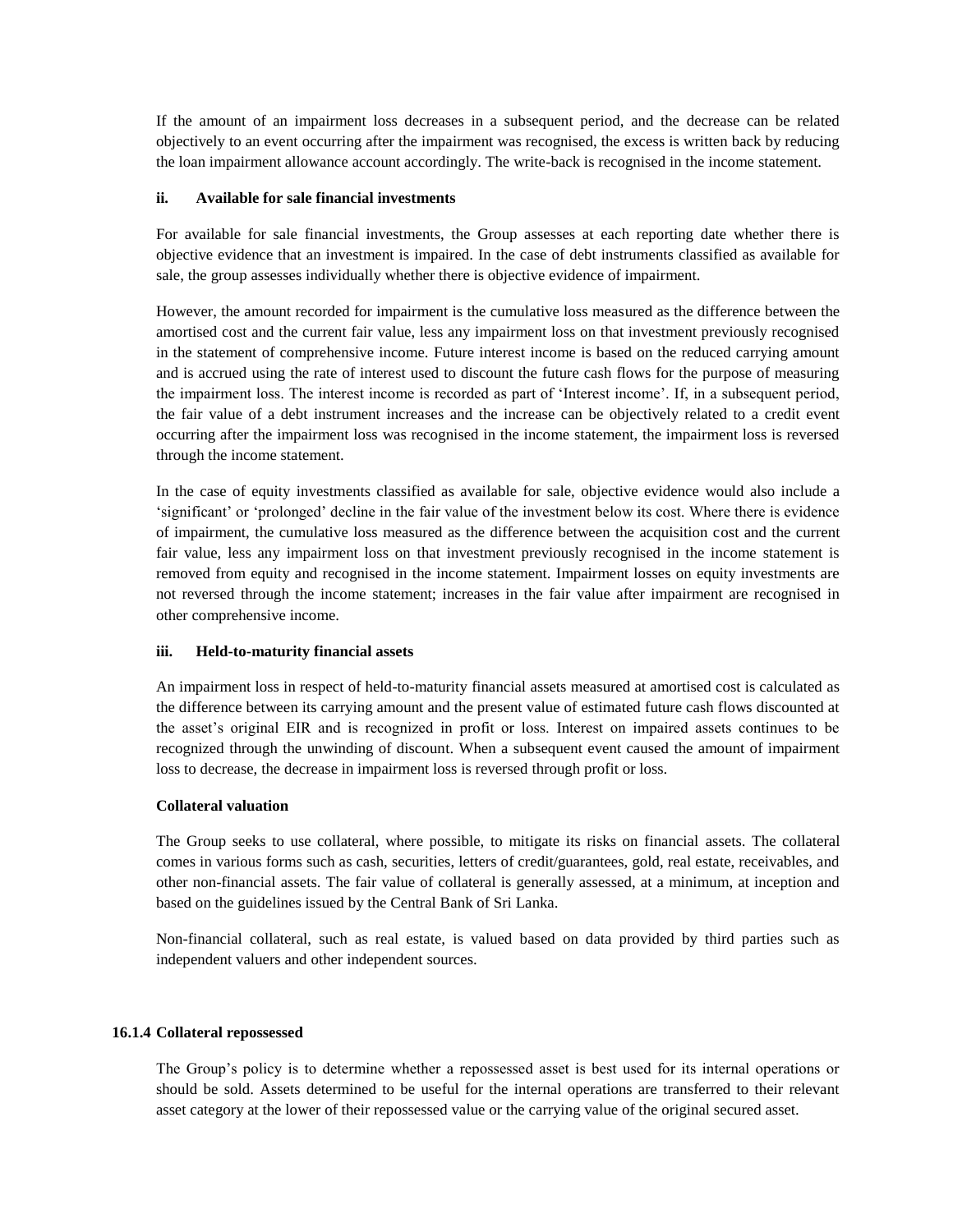#### **16.1.5Repurchase agreement**

Securities purchased under agreements to resell at a specified future date are not recognised in the statement of financial position. The consideration paid, including accrued interest, is recorded in the statement of financial position, within 'Other Financial Assets' reflecting the transaction's economic substance as a loan by the Group. The difference between the purchase and resale prices is recorded in 'Revenue' and is accrued over the life of the agreement using the EIR.

If securities purchased under agreement to resell are subsequently sold to third parties, the obligation to return the securities is recorded as a short sale within 'Financial liabilities held for trading' and measured at fair value with any gains or losses included in 'Revenue'.

#### **16.2 Financial liabilities**

#### **Initial recognition and measurement**

Financial liabilities within the scope of LKAS 39 are classified as Due to customers (Deposits), Due to Banks, Debt issued and other borrowed funds and Other Financial Liabilities as appropriate. The Group determines the classification of its financial liabilities at initial recognition.

The Group classifies financial liabilities as other financial liabilities in accordance with the substance of the contractual arrangement and the definitions of financial liabilities.

The Group recognizes financial liabilities in the Statement of financial position when the Group becomes a party to the contractual provisions of the financial liability.

#### **Other Financial liabilities**

Other financial liabilities including Due to customers (Deposits), Due to Banks, Debt issued and other borrowed funds and Other Financial Liabilities are initially measured at fair value less transaction cost that are directly attributable to the acquisition and subsequently measured at amortised cost using the EIR method.

Amortised cost is calculated by taking into account any discount or premium on the issue and costs that are an integral part of the EIR.

#### **Derecognisition of financial liabilities**

A financial liability is derecognised when the obligation under the liability is discharged or cancelled or expires. Where an existing financial liability is replaced by another from the same lender on substantially different terms, or the terms of an existing liability are substantially modified, such an exchange or modification is treated as a derecognition of the original liability and the recognition of a new liability. The difference between the carrying value of the original financial liability and the consideration paid is recognised in profit or loss.

#### **i) Offsetting of financial instruments**

Financial assets and financial liabilities are offset and the net amount reported in the consolidated statement of financial position if, and only if:

- There is a currently enforceable legal right to offset the recognised amounts and
- There is an intention to settle on a net basis, or to realise the assets and settle the liabilities simultaneously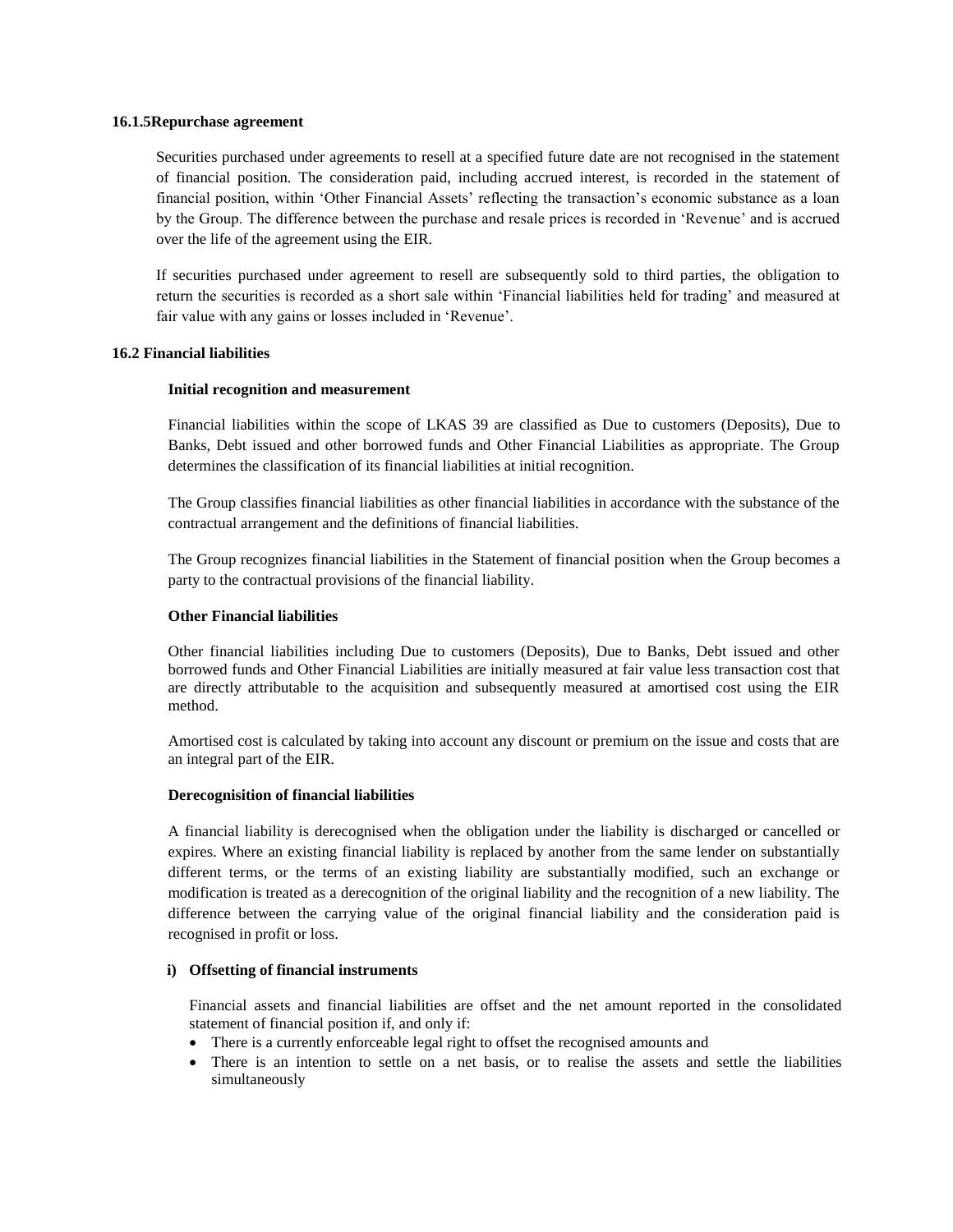## **17 STANDARDS ISSUED BUT NOT YET EFFECTIVE**

The following SLFRS have been issued by the Institute of Chartered Accountants of Sri Lanka that have an effective date in the future. Those SLFRS will have an effect on the accounting policies currently adopted by the Group and may have an impact on the future financial statements.

## *(i) SLFRS 9 -Financial Instruments: Classification and Measurement*

SLFRS 9, as issued reflects the first phase of work on replacement of LKAS 39 and applies to classification and measurement of financial assets and liabilities.

## *(ii)SLFRS 13* -*Fair Value Measurement*

SLFRS 13 establishes a single source of guidance under SLFRS for all fair value measurements. SLFRS 13 provides guidance on all fair value measurements under SLFRS.

SLFRS 9 and SLFRS 13 will be effective for financial periods beginning on or after 01 January 2015 and 2014 respectively.

In addition to the above, following standards have also been issued and will be effective from 01 January 2014.

SLFRS 10 -Consolidated Financial Statements

SLFRS 11 – Joint Arrangements

SLFRS 12 -Disclosure of Interests in Other Entities

The Group will adopt these standards when they become effective. Pending a detailed review, the financial impact is not reasonably estimable as at the date of publication of these financial statements.

# **18 FIRST- TIME ADOPTION OF LKAS AND SLFRSs**

These financial statements, for the year ended 30June 2013, are the first the Group has presented in accordance with SLFRS/LKAS applicable from 1 January 2012. In preparing these financial statements, the group's opening statement of financial position was prepared as at 1 April 2011, the Group's date of transition to SLFRSs. Note to the reconciliations explains the principal adjustments made by the Group in restating its previously presented statement of financial position as at 1 April 2011 and for the year ended 31 March 2012.

#### **Exemptions applied**

SLFRS 1 First-Time Adoption of Sri Lanka Financial Reporting Standards allows first-time adopters certain exemptions which are optional and certain exceptions which are mandatory from retrospective application of certain SLFRS/LKAS.

Optional exemptions the Group has opted to apply:

a) SLFRS 3 - Business Combinations -This has not been applied to acquisitions of subsidiaries, which are considered businesses for SLFRS/LKAS, or of interests in associates and joint ventures that occurred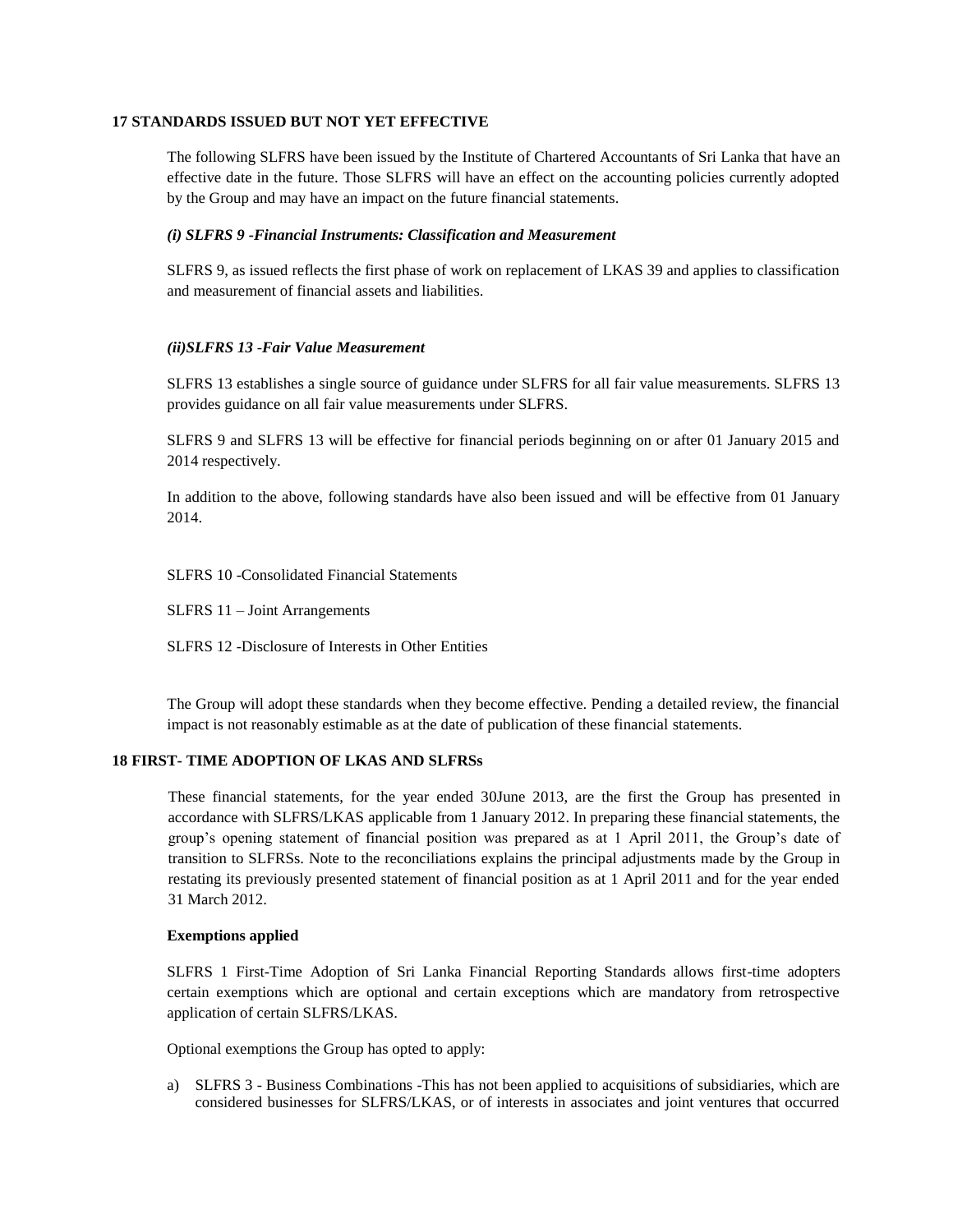before 1 April 2011. Use of this exemption means that the SLAS carrying amounts of assets and liabilities, which are required to be recognised under SLFRS/LKAS, are stated at their deemed cost at the date of the acquisition. After the date of the acquisition, measurement is in accordance with SLFRS/LKAS. Assets and liabilities that do not qualify for recognition under SLFRS/LKAS are excluded from the opening SLFRS/LKAS statement of financial position. SLFRS 1 also requires that the SLAS carrying amount of goodwill must be used in the opening SLFRS/LKAS statement of financial position (apart from adjustments for goodwill impairment and recognition or derecognition of intangible assets). In accordance with SLFRS 1, the Group has tested goodwill for impairment at the date of transition to SLFRS/LKAS.

- b) Fair value of revaluation as deemed cost Freehold land and buildings, were carried in the statement of financial position prepared in accordance with SLAS on the basis of valuations performed prior to 31 March 2012. The Group has elected to regard those values as deemed cost at the date of the revaluation since they were broadly comparable to fair value.
- c) IFRIC 4 Determining whether an arrangement contains a Lease The Group has applied the transitional provision in IFRIC 4 Determining whether an Arrangement contains a Lease and has assessed all arrangements based upon the conditions in place as at the date of transition.
- d) Investment in subsidiaries, jointly controlled entities and associates The Group has measured its investments in each subsidiary, joint venture and associate at deemed cost, which is the carrying amount as per SLAS at the date of transition 1 April 2011.

e) Designation of previously recognized financial instruments - Unquoted equity instruments The Group has designated unquoted equity instruments held as at 1 April 2011 as available-for-sale investments. Mandatory exception applicable to the Group:

a) Significant accounting judgments, estimates and assumptions Significant accounting judgments, estimates and assumptions at 1 April 2011 and at 31 March 2012 are consistent with those made for the same dates in accordance with SLAS effective up to 31 March 2012 (after adjustments to reflect any differences in accounting policies).

The estimates used by the Group to present these amounts in accordance with SLFRS/LKAS effective from 1 April 2012 reflect conditions at 1 April 2011, the date of transition to SLFRS/LKAS and as of 31 March 2012.

#### **Explanations for transition to SLFRS/LKASs**

In preparing SLFRS/LKAS statements of financial positions for previously reported financial periods, required adjustments have been made in accordance with the respective SLFRS/LKASs. The effect of the transition from SLASs to SLFRS/LKASs has been presented in the reconciliation statements and accompanying notes to the material reconciliation items.